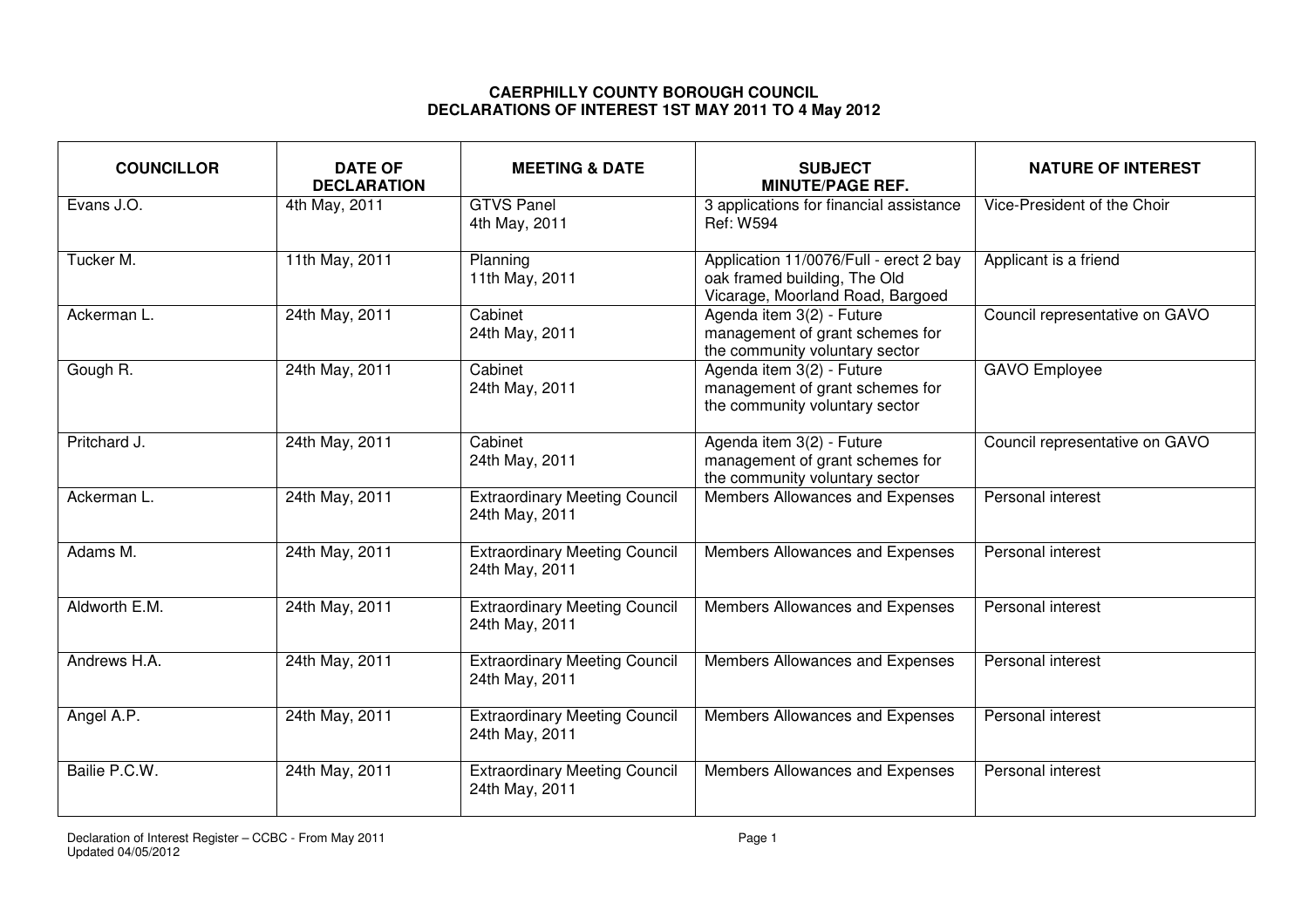| <b>COUNCILLOR</b> | <b>DATE OF</b><br><b>DECLARATION</b> | <b>MEETING &amp; DATE</b>                              | <b>SUBJECT</b><br><b>MINUTE/PAGE REF.</b> | <b>NATURE OF INTEREST</b> |
|-------------------|--------------------------------------|--------------------------------------------------------|-------------------------------------------|---------------------------|
| Baker K.R.        | 24th May, 2011                       | <b>Extraordinary Meeting Council</b><br>24th May, 2011 | Members Allowances and Expenses           | Personal interest         |
| Bevan J.          | 24th May, 2011                       | <b>Extraordinary Meeting Council</b><br>24th May, 2011 | Members Allowances and Expenses           | Personal interest         |
| Bevan P.J.        | 24th May, 2011                       | <b>Extraordinary Meeting Council</b><br>24th May, 2011 | Members Allowances and Expenses           | Personal interest         |
| Bidgood R.        | 24th May, 2011                       | <b>Extraordinary Meeting Council</b><br>24th May, 2011 | Members Allowances and Expenses           | Personal interest         |
| Binding L.        | 24th May, 2011                       | <b>Extraordinary Meeting Council</b><br>24th May, 2011 | Members Allowances and Expenses           | Personal interest         |
| Blackman A.       | 24th May, 2011                       | <b>Extraordinary Meeting Council</b><br>24th May, 2011 | Members Allowances and Expenses           | Personal interest         |
| Bolter D.         | 24th May, 2011                       | <b>Extraordinary Meeting Council</b><br>24th May, 2011 | Members Allowances and Expenses           | Personal interest         |
| Carter D.G.       | 24th May, 2011                       | <b>Extraordinary Meeting Council</b><br>24th May, 2011 | Members Allowances and Expenses           | Personal interest         |
| Collins A.        | 24th May, 2011                       | <b>Extraordinary Meeting Council</b><br>24th May, 2011 | Members Allowances and Expenses           | Personal interest         |
| Criddle J.B.      | 24th May, 2011                       | <b>Extraordinary Meeting Council</b><br>24th May, 2011 | Members Allowances and Expenses           | Personal interest         |
| Cullen D.         | 24th May, 2011                       | <b>Extraordinary Meeting Council</b><br>24th May, 2011 | Members Allowances and Expenses           | Personal interest         |
| David H.W.        | 24th May, 2011                       | <b>Extraordinary Meeting Council</b><br>24th May, 2011 | Members Allowances and Expenses           | Personal interest         |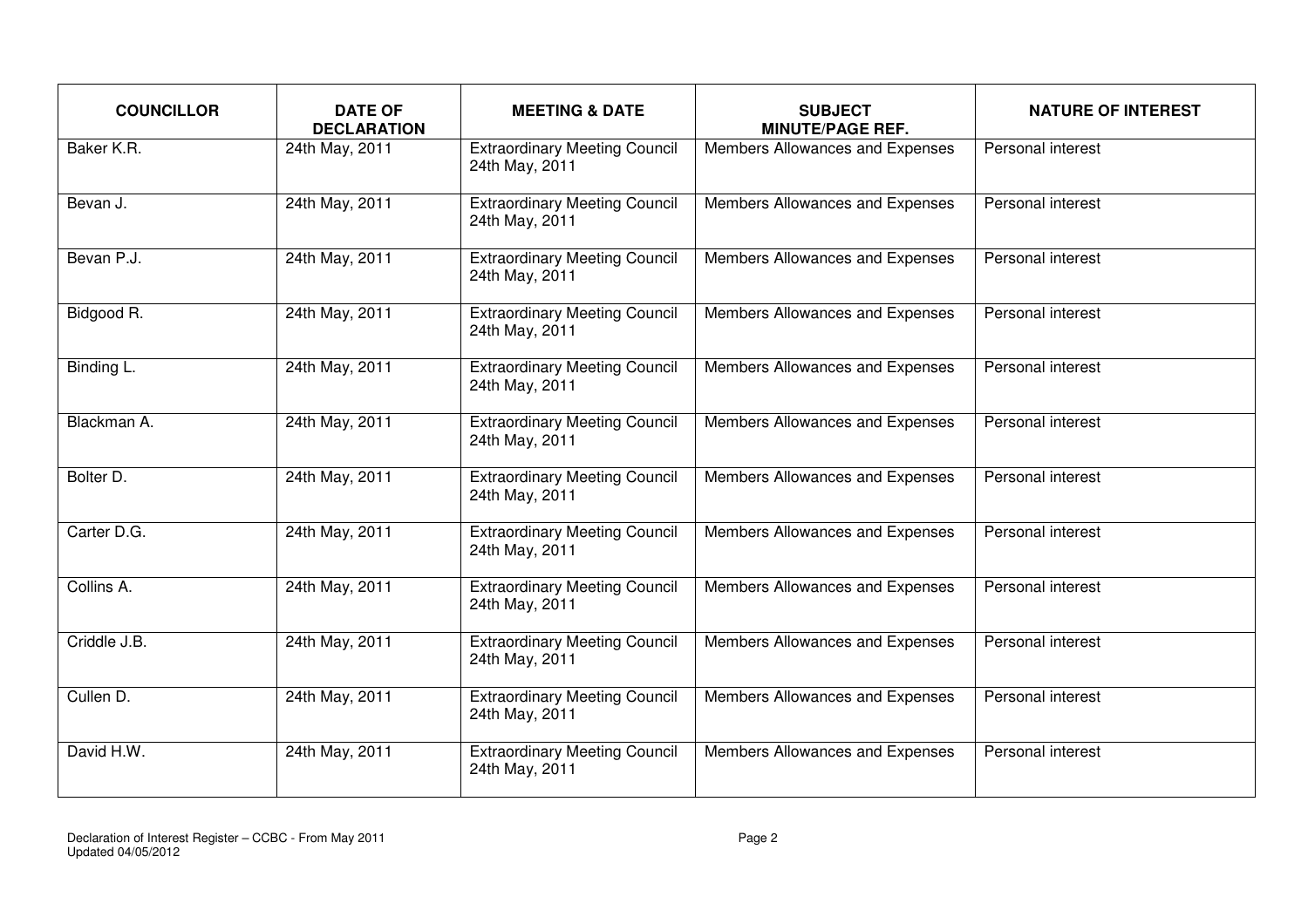| <b>COUNCILLOR</b> | <b>DATE OF</b><br><b>DECLARATION</b> | <b>MEETING &amp; DATE</b>                              | <b>SUBJECT</b><br><b>MINUTE/PAGE REF.</b> | <b>NATURE OF INTEREST</b> |
|-------------------|--------------------------------------|--------------------------------------------------------|-------------------------------------------|---------------------------|
| David W.          | 24th May, 2011                       | <b>Extraordinary Meeting Council</b><br>24th May, 2011 | Members Allowances and Expenses           | Personal interest         |
| Davies D.T.       | 24th May, 2011                       | <b>Extraordinary Meeting Council</b><br>24th May, 2011 | Members Allowances and Expenses           | Personal interest         |
| Davies M.         | 24th May, 2011                       | <b>Extraordinary Meeting Council</b><br>24th May, 2011 | Members Allowances and Expenses           | Personal interest         |
| Davies R.         | 24th May, 2011                       | <b>Extraordinary Meeting Council</b><br>24th May, 2011 | Members Allowances and Expenses           | Personal interest         |
| Davies R.T.       | 24th May, 2011                       | <b>Extraordinary Meeting Council</b><br>24th May, 2011 | Members Allowances and Expenses           | Personal interest         |
| Dix N.            | 24th May, 2011                       | <b>Extraordinary Meeting Council</b><br>24th May, 2011 | Members Allowances and Expenses           | Personal interest         |
| Elsbury C.        | 24th May, 2011                       | <b>Extraordinary Meeting Council</b><br>24th May, 2011 | Members Allowances and Expenses           | Personal interest         |
| Evans J.O.        | 24th May, 2011                       | <b>Extraordinary Meeting Council</b><br>24th May, 2011 | Members Allowances and Expenses           | Personal interest         |
| Fussell J.E.      | 24th May, 2011                       | <b>Extraordinary Meeting Council</b><br>24th May, 2011 | Members Allowances and Expenses           | Personal interest         |
| Gough R.W.        | 24th May, 2011                       | <b>Extraordinary Meeting Council</b><br>24th May, 2011 | Members Allowances and Expenses           | Personal interest         |
| Gray D.M.         | 24th May, 2011                       | <b>Extraordinary Meeting Council</b><br>24th May, 2011 | Members Allowances and Expenses           | Personal interest         |
| Hardacre D.T.     | 24th May, 2011                       | <b>Extraordinary Meeting Council</b><br>24th May, 2011 | Members Allowances and Expenses           | Personal interest         |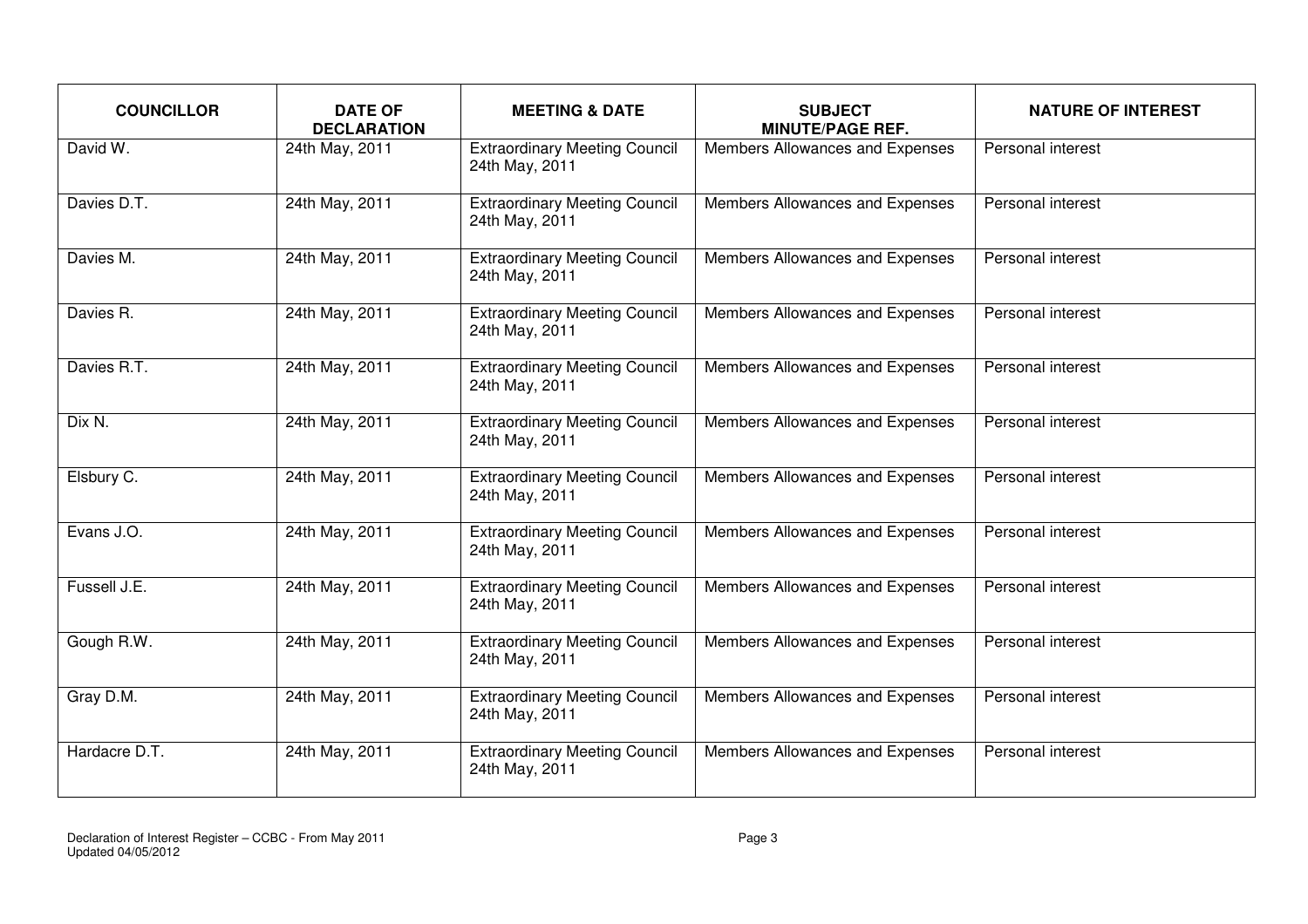| <b>COUNCILLOR</b> | <b>DATE OF</b><br><b>DECLARATION</b> | <b>MEETING &amp; DATE</b>                              | <b>SUBJECT</b><br><b>MINUTE/PAGE REF.</b> | <b>NATURE OF INTEREST</b> |
|-------------------|--------------------------------------|--------------------------------------------------------|-------------------------------------------|---------------------------|
| Higgs A.G.        | 24th May, 2011                       | <b>Extraordinary Meeting Council</b><br>24th May, 2011 | Members Allowances and Expenses           | Personal interest         |
| Hobbs C.          | 24th May, 2011                       | <b>Extraordinary Meeting Council</b><br>24th May, 2011 | Members Allowances and Expenses           | Personal interest         |
| Hughes G.J.       | 24th May, 2011                       | <b>Extraordinary Meeting Council</b><br>24th May, 2011 | Members Allowances and Expenses           | Personal interest         |
| Hughes L.         | 24th May, 2011                       | <b>Extraordinary Meeting Council</b><br>24th May, 2011 | Members Allowances and Expenses           | Personal interest         |
| James K.          | 24th May, 2011                       | <b>Extraordinary Meeting Council</b><br>24th May, 2011 | Members Allowances and Expenses           | Personal interest         |
| James M.P.        | 24th May, 2011                       | <b>Extraordinary Meeting Council</b><br>24th May, 2011 | Members Allowances and Expenses           | Personal interest         |
| Jenkins S.        | 24th May, 2011                       | <b>Extraordinary Meeting Council</b><br>24th May, 2011 | Members Allowances and Expenses           | Personal interest         |
| Jenkins V.        | 24th May, 2011                       | <b>Extraordinary Meeting Council</b><br>24th May, 2011 | Members Allowances and Expenses           | Personal interest         |
| Jones G.          | 24th May, 2011                       | <b>Extraordinary Meeting Council</b><br>24th May, 2011 | Members Allowances and Expenses           | Personal interest         |
| Jones J.G.        | 24th May, 2011                       | <b>Extraordinary Meeting Council</b><br>24th May, 2011 | Members Allowances and Expenses           | Personal interest         |
| Kent S.           | 24th May, 2011                       | <b>Extraordinary Meeting Council</b><br>24th May, 2011 | Members Allowances and Expenses           | Personal interest         |
| Lloyd K.          | 24th May, 2011                       | <b>Extraordinary Meeting Council</b><br>24th May, 2011 | Members Allowances and Expenses           | Personal interest         |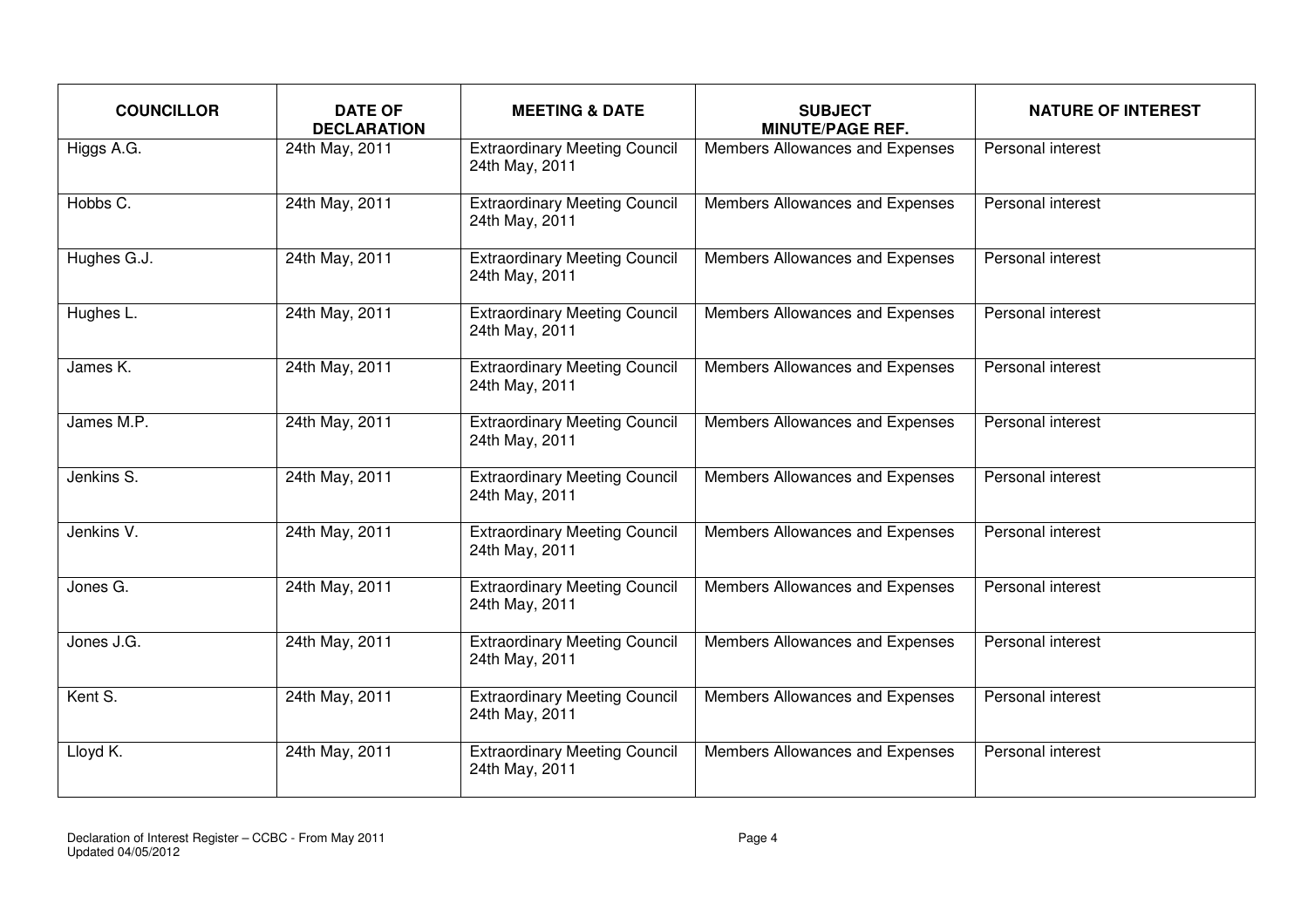| <b>COUNCILLOR</b> | <b>DATE OF</b><br><b>DECLARATION</b> | <b>MEETING &amp; DATE</b>                              | <b>SUBJECT</b><br><b>MINUTE/PAGE REF.</b> | <b>NATURE OF INTEREST</b> |
|-------------------|--------------------------------------|--------------------------------------------------------|-------------------------------------------|---------------------------|
| Mann C.P.         | 24th May, 2011                       | <b>Extraordinary Meeting Council</b><br>24th May, 2011 | Members Allowances and Expenses           | Personal interest         |
| Newman M.H.       | 24th May, 2011                       | <b>Extraordinary Meeting Council</b><br>24th May, 2011 | Members Allowances and Expenses           | Personal interest         |
| Oliver G.         | 24th May, 2011                       | <b>Extraordinary Meeting Council</b><br>24th May, 2011 | Members Allowances and Expenses           | Personal interest         |
| Parker M.G.       | 24th May, 2011                       | <b>Extraordinary Meeting Council</b><br>24th May, 2011 | Members Allowances and Expenses           | Personal interest         |
| Passmore R.       | 24th May, 2011                       | <b>Extraordinary Meeting Council</b><br>24th May, 2011 | Members Allowances and Expenses           | Personal interest         |
| Poole D.V.        | 24th May, 2011                       | <b>Extraordinary Meeting Council</b><br>24th May, 2011 | Members Allowances and Expenses           | Personal interest         |
| Potter R.         | 24th May, 2011                       | <b>Extraordinary Meeting Council</b><br>24th May, 2011 | Members Allowances and Expenses           | Personal interest         |
| Preece D.W.R.     | 24th May, 2011                       | <b>Extraordinary Meeting Council</b><br>24th May, 2011 | Members Allowances and Expenses           | Personal interest         |
| Presley K.        | 24th May, 2011                       | <b>Extraordinary Meeting Council</b><br>24th May, 2011 | Members Allowances and Expenses           | Personal interest         |
| Prew M.J.         | 24th May, 2011                       | <b>Extraordinary Meeting Council</b><br>24th May, 2011 | Members Allowances and Expenses           | Personal interest         |
| Price D.          | 24th May, 2011                       | <b>Extraordinary Meeting Council</b><br>24th May, 2011 | Members Allowances and Expenses           | Personal interest         |
| Pritchard A.J.    | 24th May, 2011                       | <b>Extraordinary Meeting Council</b><br>24th May, 2011 | Members Allowances and Expenses           | Personal interest         |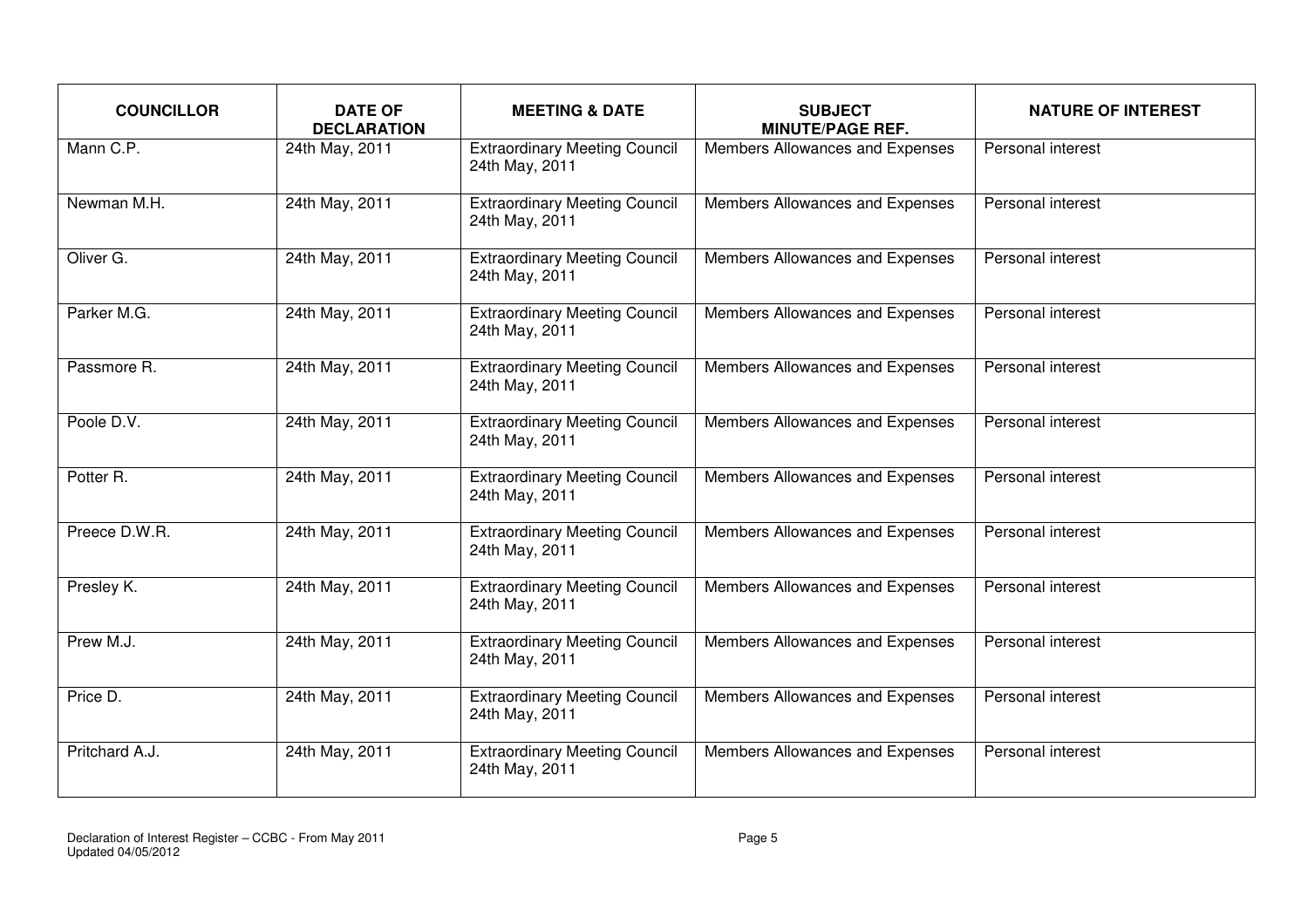| <b>COUNCILLOR</b> | <b>DATE OF</b><br><b>DECLARATION</b> | <b>MEETING &amp; DATE</b>                              | <b>SUBJECT</b><br><b>MINUTE/PAGE REF.</b> | <b>NATURE OF INTEREST</b> |
|-------------------|--------------------------------------|--------------------------------------------------------|-------------------------------------------|---------------------------|
| Pritchard J.A.    | 24th May, 2011                       | <b>Extraordinary Meeting Council</b><br>24th May, 2011 | Members Allowances and Expenses           | Personal interest         |
| Pugh R.J.         | 24th May, 2011                       | <b>Extraordinary Meeting Council</b><br>24th May, 2011 | Members Allowances and Expenses           | Personal interest         |
| Rees D.           | 24th May, 2011                       | <b>Extraordinary Meeting Council</b><br>24th May, 2011 | Members Allowances and Expenses           | Personal interest         |
| Rees L.R.         | 24th May, 2011                       | <b>Extraordinary Meeting Council</b><br>24th May, 2011 | Members Allowances and Expenses           | Personal interest         |
| Reynolds K.V.     | 24th May, 2011                       | <b>Extraordinary Meeting Council</b><br>24th May, 2011 | Members Allowances and Expenses           | Personal interest         |
| Roberts J.E.      | 24th May, 2011                       | <b>Extraordinary Meeting Council</b><br>24th May, 2011 | Members Allowances and Expenses           | Personal interest         |
| Sargent M.E.      | 24th May, 2011                       | <b>Extraordinary Meeting Council</b><br>24th May, 2011 | Members Allowances and Expenses           | Personal interest         |
| Simmonds G.E.     | 24th May, 2011                       | <b>Extraordinary Meeting Council</b><br>24th May, 2011 | Members Allowances and Expenses           | Personal interest         |
| Smallman K.       | 24th May, 2011                       | <b>Extraordinary Meeting Council</b><br>24th May, 2011 | Members Allowances and Expenses           | Personal interest         |
| Taylor J.         | 24th May, 2011                       | <b>Extraordinary Meeting Council</b><br>24th May, 2011 | Members Allowances and Expenses           | Personal interest         |
| Toomer B.M.       | 24th May, 2011                       | <b>Extraordinary Meeting Council</b><br>24th May, 2011 | Members Allowances and Expenses           | Personal interest         |
| Tucker M.A.       | 24th May, 2011                       | <b>Extraordinary Meeting Council</b><br>24th May, 2011 | Members Allowances and Expenses           | Personal interest         |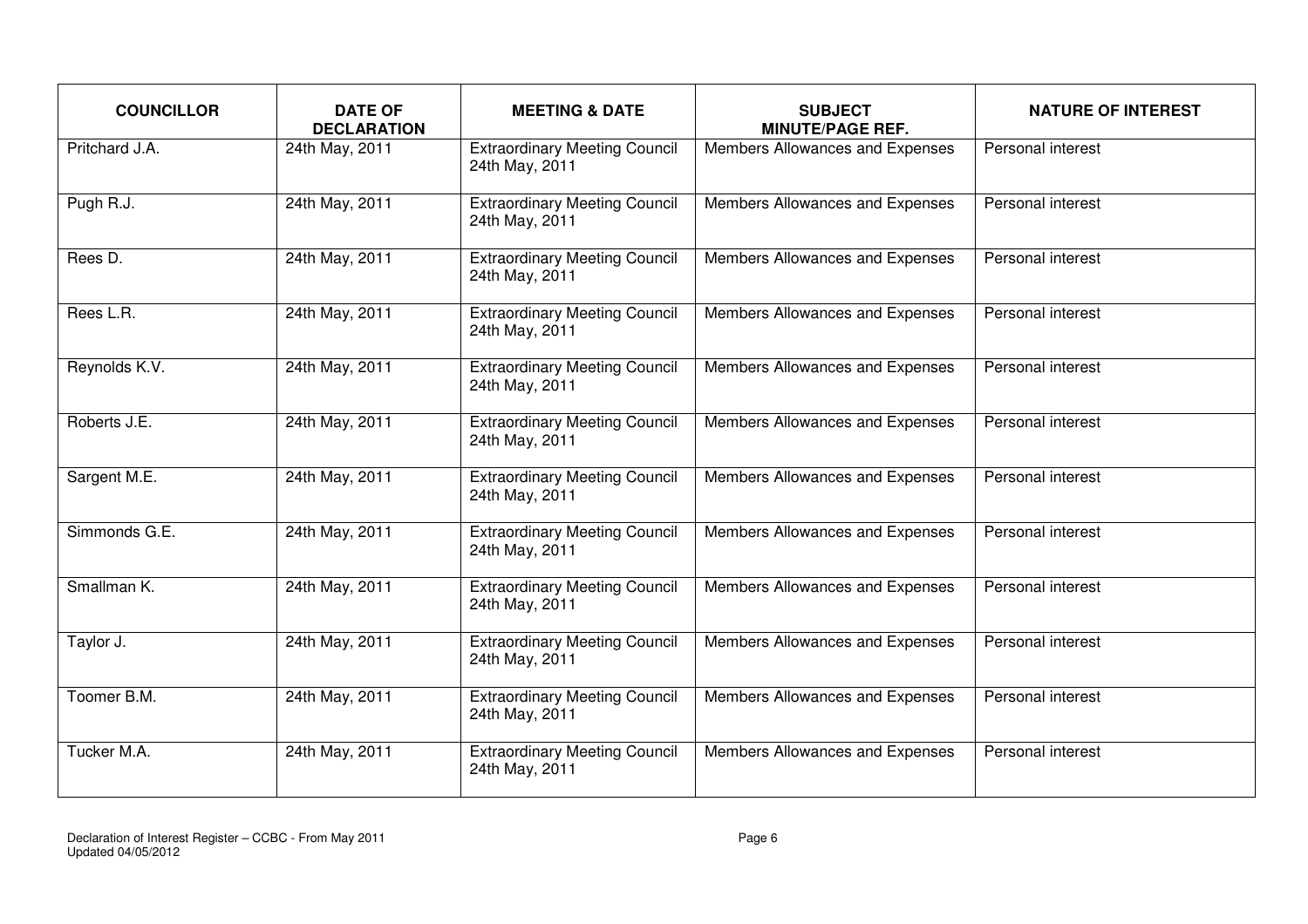| <b>COUNCILLOR</b> | <b>DATE OF</b><br><b>DECLARATION</b> | <b>MEETING &amp; DATE</b>                              | <b>SUBJECT</b><br><b>MINUTE/PAGE REF.</b>                                                   | <b>NATURE OF INTEREST</b> |
|-------------------|--------------------------------------|--------------------------------------------------------|---------------------------------------------------------------------------------------------|---------------------------|
| Whittle L.G.      | 24th May, 2011                       | <b>Extraordinary Meeting Council</b><br>24th May, 2011 | Members Allowances and Expenses                                                             | Personal interest         |
| Williams A.S.     | 24th May, 2011                       | <b>Extraordinary Meeting Council</b><br>24th May, 2011 | Members Allowances and Expenses                                                             | Personal interest         |
| Williams L.       | 24th May, 2011                       | <b>Extraordinary Meeting Council</b><br>24th May, 2011 | Members Allowances and Expenses                                                             | Personal interest         |
| Williams T.J.     | 24th May, 2011                       | <b>Extraordinary Meeting Council</b><br>24th May, 2011 | Members Allowances and Expenses                                                             | Personal interest         |
| Wilson            | 24th May, 2011                       | <b>Extraordinary Meeting Council</b><br>24th May, 2011 | Members Allowances and Expenses                                                             | Personal interest         |
| Woodyatt R.       | 24th May, 2011                       | <b>Extraordinary Meeting Council</b><br>24th May, 2011 | Members Allowances and Expenses                                                             | Personal interest         |
| Criddle J.B.      | 8th June, 2011                       | <b>Planning Committee</b><br>8th June, 2011            | 10/0916/COU - Former Post Office -<br>rear of High Street, Blackwood                        | Applicant known to him    |
| Carter D.G.       | 8th June, 2011                       | <b>Planning Committee</b><br>8th June, 2011            | 11/0288/Full - Vary conditions -<br>opening hours - 275 High Street,<br>Blackwood           | Applicant known to him    |
| Tucker M.         | 8th June, 2011                       | <b>Planning Committee</b><br>8th June, 2011            | 11/0076/Full - Erect 2 bay oak framed<br>building - Old Vicarage, Moorland<br>Road, Bargoed | Applicant known to her    |
| Taylor J.         | 8th June, 2011                       | <b>Planning Committee</b><br>8th June, 2011            | 11/0032/COU - Change use - unit to<br>dance studio - Western Industrial<br>Estate           | Applicant known to him    |
| Bolter D.         | 21st June, 2011                      | Council<br>21st June, 2011                             | 2 - Housing Stock transfer, the offer<br>document                                           | Council tenant            |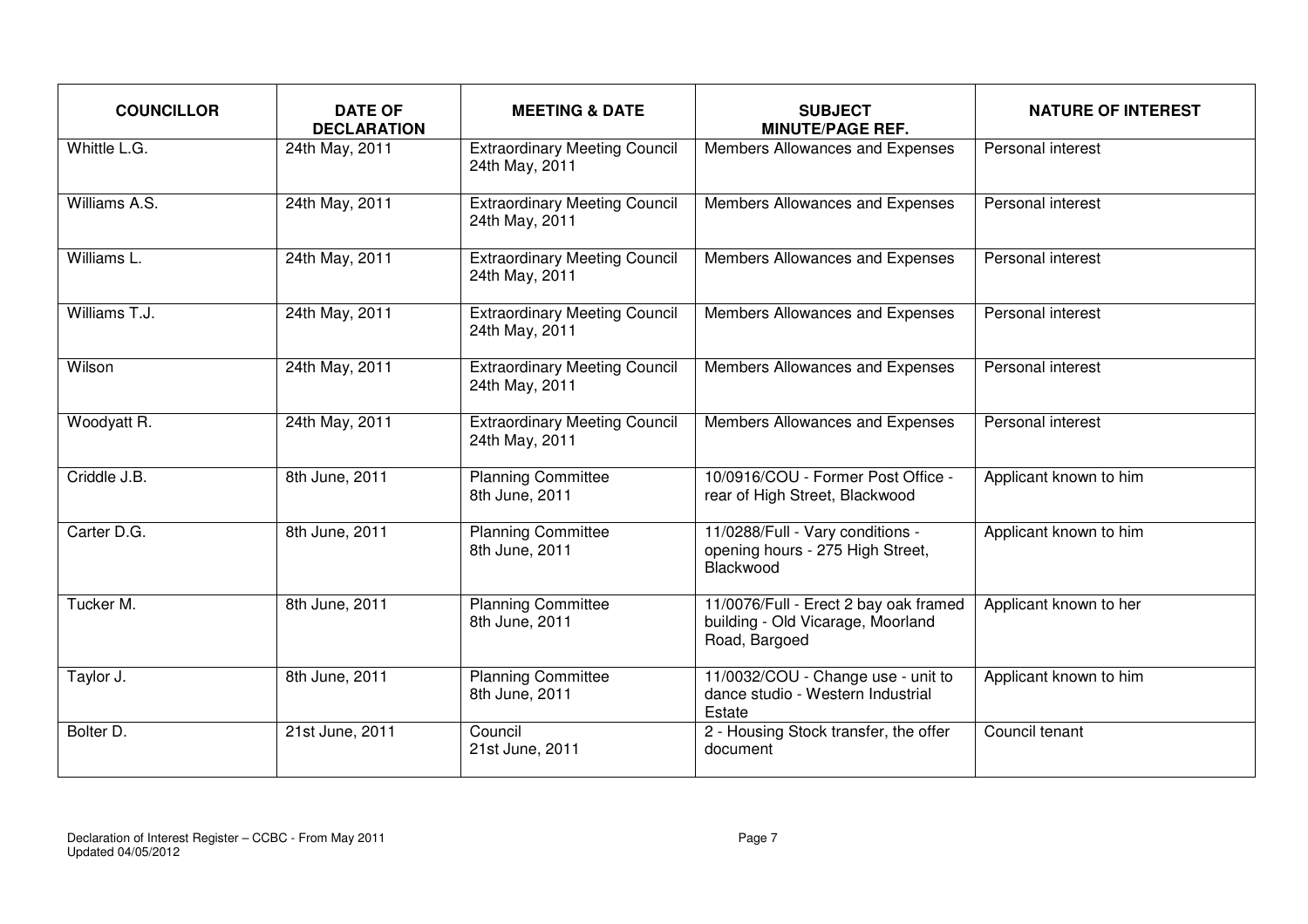| <b>COUNCILLOR</b> | <b>DATE OF</b><br><b>DECLARATION</b> | <b>MEETING &amp; DATE</b>                                                | <b>SUBJECT</b><br><b>MINUTE/PAGE REF.</b>                 | <b>NATURE OF INTEREST</b>                                                      |
|-------------------|--------------------------------------|--------------------------------------------------------------------------|-----------------------------------------------------------|--------------------------------------------------------------------------------|
| Carter D.G.       | 21st June, 2011                      | Council<br>21st June, 2011                                               | 2 - Housing stock transfer, the offer<br>document         | Council property leaseholder                                                   |
| Davies R.T.       | 21st June, 2011                      | Council<br>21st June, 2011                                               | 2 - Housing stock transfer, the offer<br>document         | Actively involved in campaign against<br>transfer                              |
| Higgs A.G.        | 21st June, 2011                      | Council<br>21st June, 2011                                               | 2 - Housing stock transfer, the offer<br>document         | Council tenant                                                                 |
| Parker M.G.       | 21st June, 2011                      | Council<br>21st June, 2011                                               | 2 - Housing stock transfer, the offer<br>document         | Personal and prejudicial. Sit on<br>Shadow Board.                              |
| Poole D.V.        | 21st June, 2011                      | Council<br>21st June, 2011                                               | 2 - Housing stock transfer, the offer<br>document         | Personal and prejudicial. Sit on<br>Shadow Board                               |
| Williams L.       | 21st June, 2011                      | Council<br>21st June, 2011                                               | 2 - Housing stock transfer, the offer<br>document         | Personal and prejudicial. Sit on<br>Shadow Board.                              |
| Evans J.O.        | 5th July, 2011                       | Hackney Carriage & General<br><b>Licensing Hearing</b><br>5th July, 2011 | 1.1(a) Vehicle Licensing Hackney<br>Carriage/Private Hire | License holder known to him                                                    |
| Ackerman L.       | 5th July, 2011                       | Cabinet<br>5th July, 2011                                                | 3(5) Domiciliary Care Services                            | Mother receiving home care                                                     |
| Gough R.W.        | 5th July, 2011                       | Cabinet<br>5th July, 2011                                                | 3(5) Domiciliary Care Services                            | Mother receiving care                                                          |
| Evans J.O.        | 15th July, 2011                      | <b>GTVS Panel</b><br>15th July, 2011                                     | 11/GVS/034                                                | Member of the Oakdale and<br>Penmaen Community Partnership                     |
| Hughes G.         | 15th July, 2011                      | <b>GTVS Panel</b><br>15th July, 2011                                     | <b>WCF003</b>                                             | Member of Glan-Y-Nant and Tir-y-<br><b>Berth Communities First Partnership</b> |
| Hughes G.         | 15th July, 2011                      | <b>GTVS Panel</b><br>15th July, 2011                                     | WCF010                                                    | Attends the Church of St. Cattwg                                               |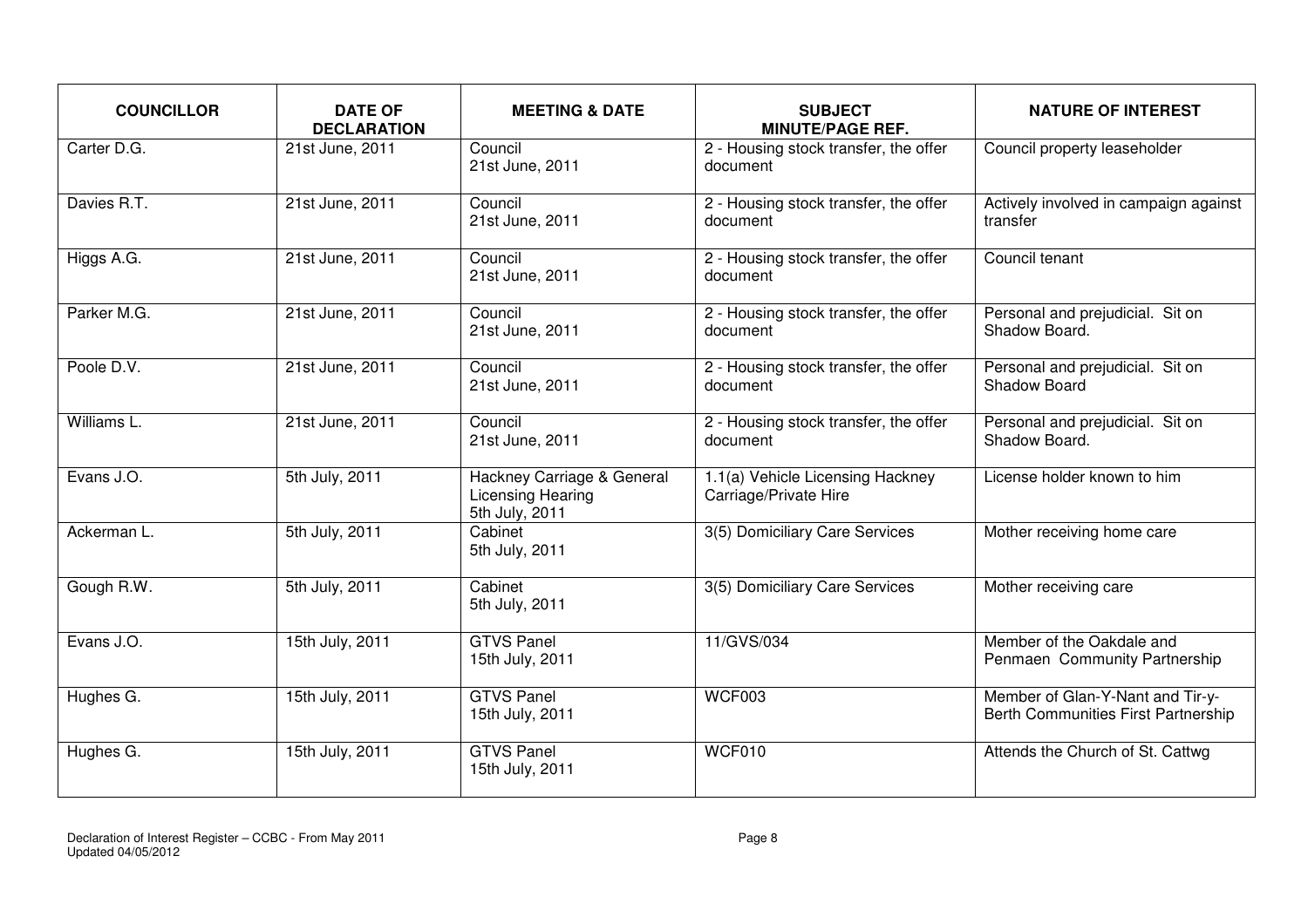| <b>COUNCILLOR</b> | <b>DATE OF</b><br><b>DECLARATION</b> | <b>MEETING &amp; DATE</b>                     | <b>SUBJECT</b><br><b>MINUTE/PAGE REF.</b>          | <b>NATURE OF INTEREST</b>                                                                       |
|-------------------|--------------------------------------|-----------------------------------------------|----------------------------------------------------|-------------------------------------------------------------------------------------------------|
| Oliver G.D.       | 15th July, 2011                      | <b>GTVS Panel</b><br>15th July, 2011          | 11/GVS/03                                          | Member of the Pontlottyn Old Age<br>Pensions Association (11/GVS/022)                           |
| Andrews H.A.      | 19th July, 2011                      | P & R Scrutiny Committee<br>19th July, 2011   | 6(1) Community Cohesion Fund<br>2010/11            | Personal interest member of<br><b>Community Partnership</b>                                     |
| Criddle J.B.      | 19th July, 2011                      | P & R Scrutiny Committee<br>19th July, 2011   | 6(1) Community Cohesion Fund<br>2010/11            | Personal interest member of<br><b>Community Partnership</b>                                     |
| Davies D.T.       | 19th July, 2011                      | P & R Scrutiny Committee<br>19th July, 2011   | 6(1) Community Cohesion Fund<br>2010/11            | Personal interest member of<br><b>Community Partnership</b>                                     |
| Jones G.          | 19th July, 2011                      | P & R Scrutiny Committee<br>19th July, 2011   | 6(1) Community Cohesion Fund<br>2010/11            | Personal interest member of<br><b>Community Partnership</b>                                     |
| Reynolds K.V.     | 19th July, 2011                      | P & R Scrutiny Committee<br>19th July, 2011   | 6(1) Community Cohesion Fund<br>2010/11            | Personal interest member of<br><b>Community Partnership</b>                                     |
| Taylor J.         | 19th July, 2011                      | P & R Scrutiny Committee<br>19th July, 2011   | 6(1) Community Cohesion Fund<br>2010/11            | Personal interest member of<br><b>Community Partnership</b>                                     |
| Hughes L.         | 19th July, 2011                      | P & R Scrutiny Committee<br>19th July, 2011   | 6(1) Community Cohesion Fund<br>2010/11            | Personal interest, member of<br>VALREC who are actively involved<br>with Community Partnerships |
| Prichard J.A.     | 2nd August, 2011                     | Cabinet<br>2nd August, 2011                   | 4(2) Nelson Boys and Girls Club                    | <b>Council Ref GAVO</b>                                                                         |
| Ackerman L.       | 2nd August, 2011                     | Cabinet<br>2nd August, 2011                   | 4(2) Nelson Boys and Girls Club                    | Council Ref GAVO                                                                                |
| Gough R.W.        | 2nd August, 2011                     | Cabinet<br>2nd August, 2011                   | 4(2) Nelson Boys and Girls Club                    | Council Ref GAVO                                                                                |
| Rees L.           | 3rd August, 2011                     | <b>Planning Committee</b><br>3rd August, 2011 | 11/0427/COU - Nomads Cycling<br>Club, New Tredegar | President of the Cycling Club                                                                   |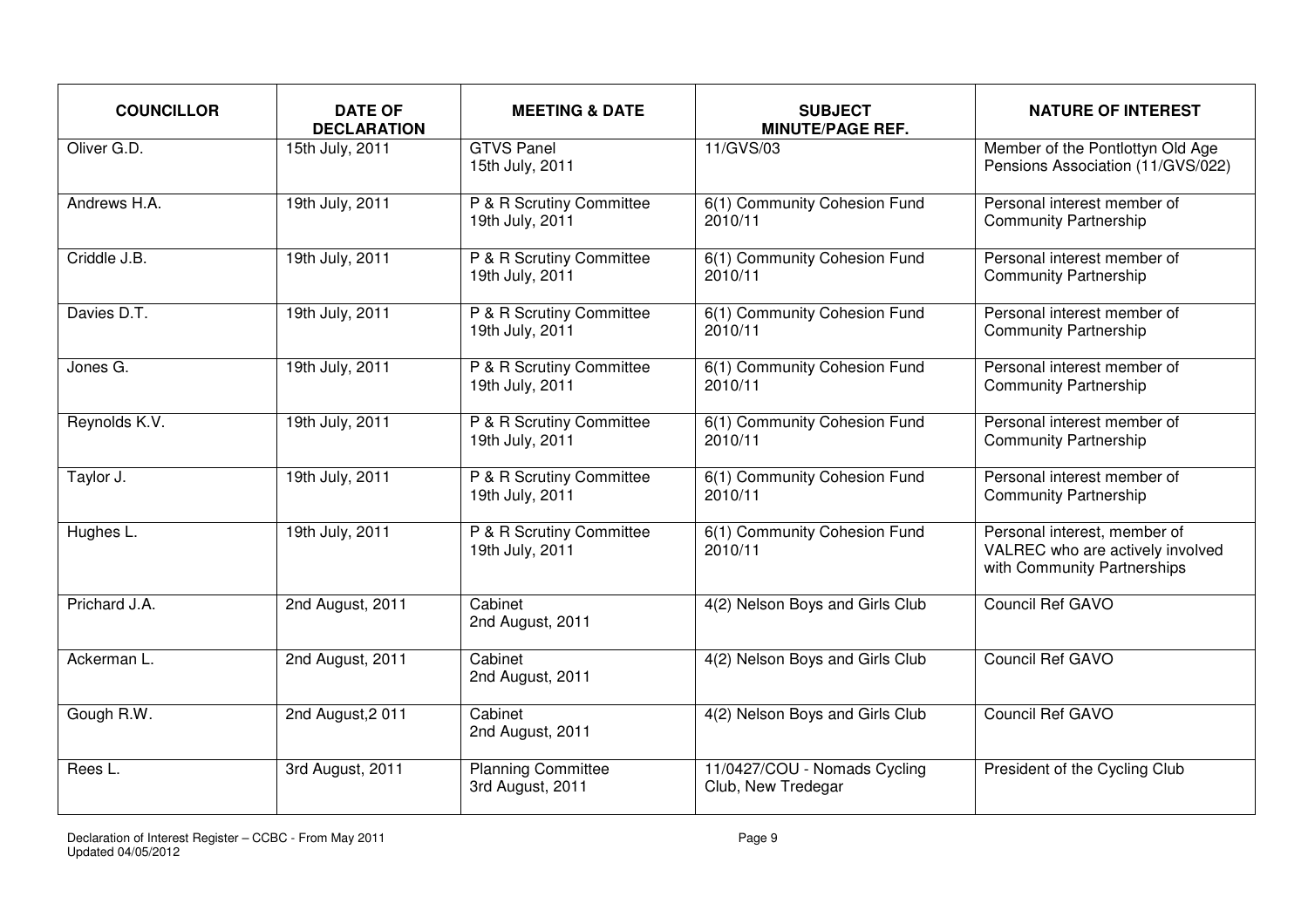| <b>COUNCILLOR</b> | <b>DATE OF</b><br><b>DECLARATION</b> | <b>MEETING &amp; DATE</b>                              | <b>SUBJECT</b><br><b>MINUTE/PAGE REF.</b>                                                                                      | <b>NATURE OF INTEREST</b>                               |
|-------------------|--------------------------------------|--------------------------------------------------------|--------------------------------------------------------------------------------------------------------------------------------|---------------------------------------------------------|
| Woodyatt R.       | 7th September, 2011                  | <b>Planning Committee</b><br>7th September, 2011       | Code 10/0774/RM<br>Land at Upper Tribute Avenue,<br>Cwmcarn                                                                    | Relative living there                                   |
| Bolter D.         | 7th September, 2011                  | <b>Planning Committee</b><br>7th September, 2011       | Code 11/0438/NCC<br>Remove condition (1) of previous<br>application, Magpie Cottage, Cwm-<br>Yr-Allta, Land Tiryberth, Hengoed | Applicant is friend and Ward Member                     |
| David W.          | 7th September, 2011                  | <b>Planning Committee</b><br>7th September, 2011       | Code 11/0438/NCC<br>Remove condition (1) of previous<br>application, Magpie Cottage, Cwm-<br>Yr-Allta, Land Tiryberth, Hengoed | Applicant was a colleague at former<br>school           |
| Lloyd K.          | 7th September, 2011                  | <b>Planning Committee</b><br>7th September, 2011       | Code 11/0438/NCC<br>Remove condition (1) of previous<br>application, Magpie Cottage, Cwm-<br>Yr-Allta, Land Tiryberth, Hengoed | Friend of applicant                                     |
| Ackerman L.       | 20th September, 2011                 | Cabinet<br>20th September, 2011                        | 3(4) response to the communities first<br>consultation                                                                         | On GAVO board                                           |
| Gough R.W.        | 20th September, 2011                 | Cabinet<br>20th September, 2011                        | 3(4) response to the communities first<br>consultation                                                                         | Works for GAVO                                          |
| Pritchard J.A.    | 20th September, 2011                 | Cabinet<br>20th September, 2011                        | 3(4) response to the communities first<br>consultation                                                                         | On GAVO board                                           |
| Newman M.H.       | 20th September, 2011                 | <b>Hackney Carriage Hearing</b><br>20th September 2011 | 2.1(a) Mr. P. Vernalls                                                                                                         | Licence holder is known to him                          |
| Bolter D.         | 5th October, 2011                    | <b>Planning Committee</b><br>5th October, 2011         | 11/0649/full                                                                                                                   | Member of fire and rescue services                      |
| Aldworth E.       | 11th October, 2011                   | Council<br>11th October, 2011                          | $5(2)$ WHQS                                                                                                                    | Personal and prejudicial as a member<br>of Shadow Board |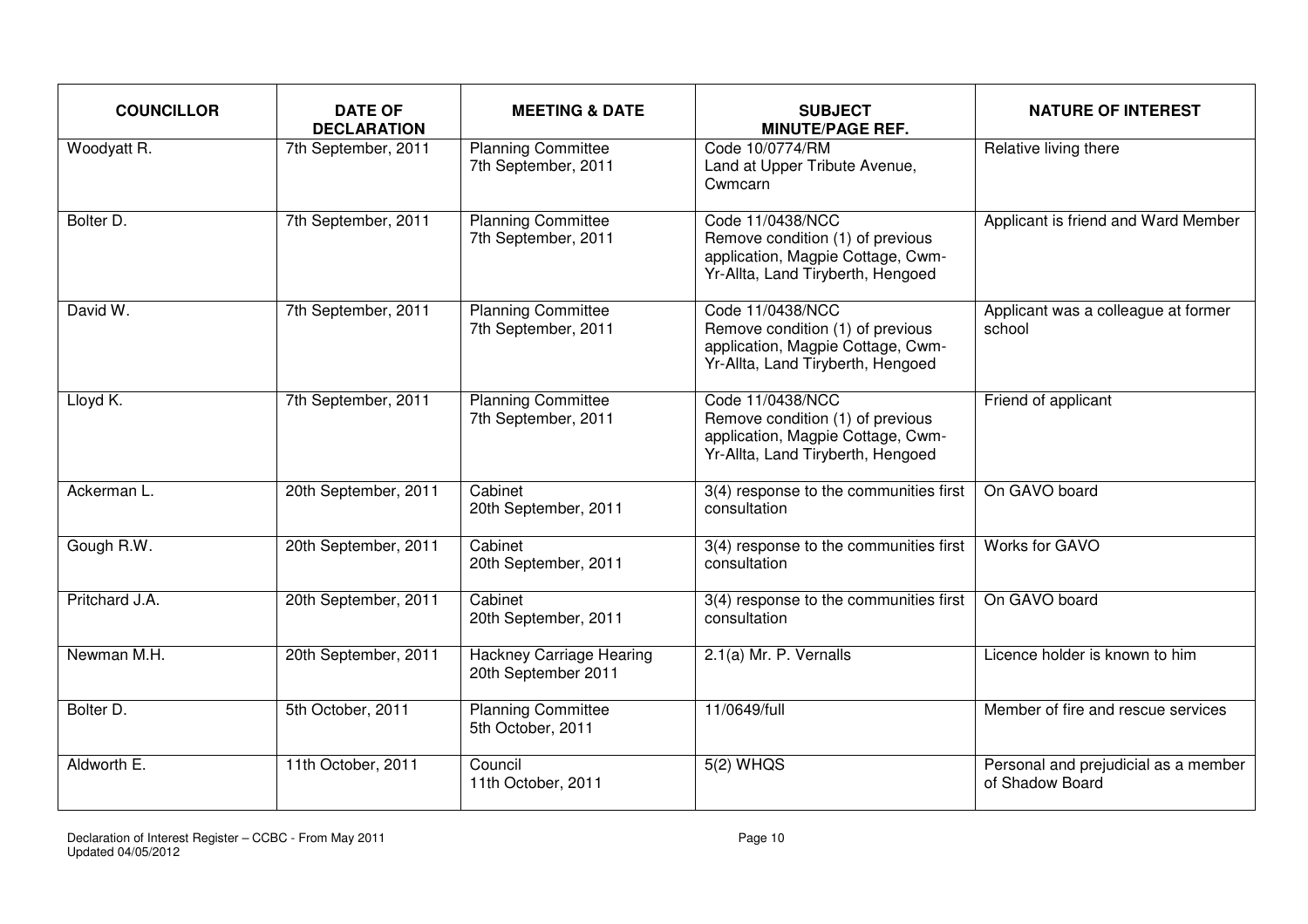| <b>COUNCILLOR</b> | <b>DATE OF</b><br><b>DECLARATION</b> | <b>MEETING &amp; DATE</b>               | <b>SUBJECT</b><br><b>MINUTE/PAGE REF.</b>                                                      | <b>NATURE OF INTEREST</b>                                               |
|-------------------|--------------------------------------|-----------------------------------------|------------------------------------------------------------------------------------------------|-------------------------------------------------------------------------|
| Parker M.G.       | 11th October, 2011                   | Council<br>11th October, 2011           | $5(2)$ WHQS                                                                                    | Personal and prejudicial as a member<br>of Shadow Board                 |
| Poole D.V.        | 11th October, 2011                   | Council<br>11th October, 2011           | $5(2)$ WHQS                                                                                    | Personal and prejudicial as a member<br>of Shadow Board                 |
| Rees D.           | 11th October, 2011                   | Council<br>11th October, 2011           | $5(2)$ WHQS                                                                                    | Personal and prejudicial as a member<br>of Shadow Board                 |
| Williams L.       | 11th October, 2011                   | Council<br>11th October, 2011           | $5(2)$ WHQS                                                                                    | Personal and prejudicial as a member<br>of Shadow Board                 |
| Bolter D.         | 11th October, 2011                   | Council<br>11th October, 2011           | $5(2)$ WHQS                                                                                    | Personal and prejudicial as a member<br>of Shadow Board                 |
| Higgs. A.         | 11th October, 2011                   | Council<br>11th October, 2011           | $5(2)$ WHQS                                                                                    | Personal and prejudicial as a member<br>of Shadow Board                 |
| Davies R.T.       | 11th October, 2011                   | Council<br>11th October, 2011           | $5(2)$ WHQS                                                                                    | Actively involved in campaign against<br>transfer                       |
| Jones G.          | 11th October, 2011                   | Council<br>11th October, 2011           | $5(2)$ WHQS                                                                                    | Personal interest as Secretary of<br>Phillipstown Resident Association  |
| Lloyd K.          | 13th October, 2011                   | <b>GTVS Panel</b><br>13th October, 2011 | 2 ref WCF18 Kendon and<br>Woodfieldside Community Hall                                         | As he had been in communication<br>with GAVO re the group               |
| Cullen D.         | 13th October, 2011                   | <b>GTVS Panel</b><br>13th October, 2011 | 2 ref 11/P/14 South Islwyn Row<br><b>Environment Group</b>                                     | Chairman of the group                                                   |
| Cullen D.         | 13th October, 2011                   | <b>GTVS Panel</b><br>13th October, 2011 | 2 ref 11/GTVS/43 Ynysddu<br><b>Allotments Association</b>                                      | Knows all Members of the<br>Association                                 |
| Gough R.          | 18th October, 2011                   | Cabinet<br>18th October, 2011           | Development of a regional<br>brockerage hub for high cost<br>packages of care - Adult Services | Family members receive care -<br>personal, but not prejudicial interest |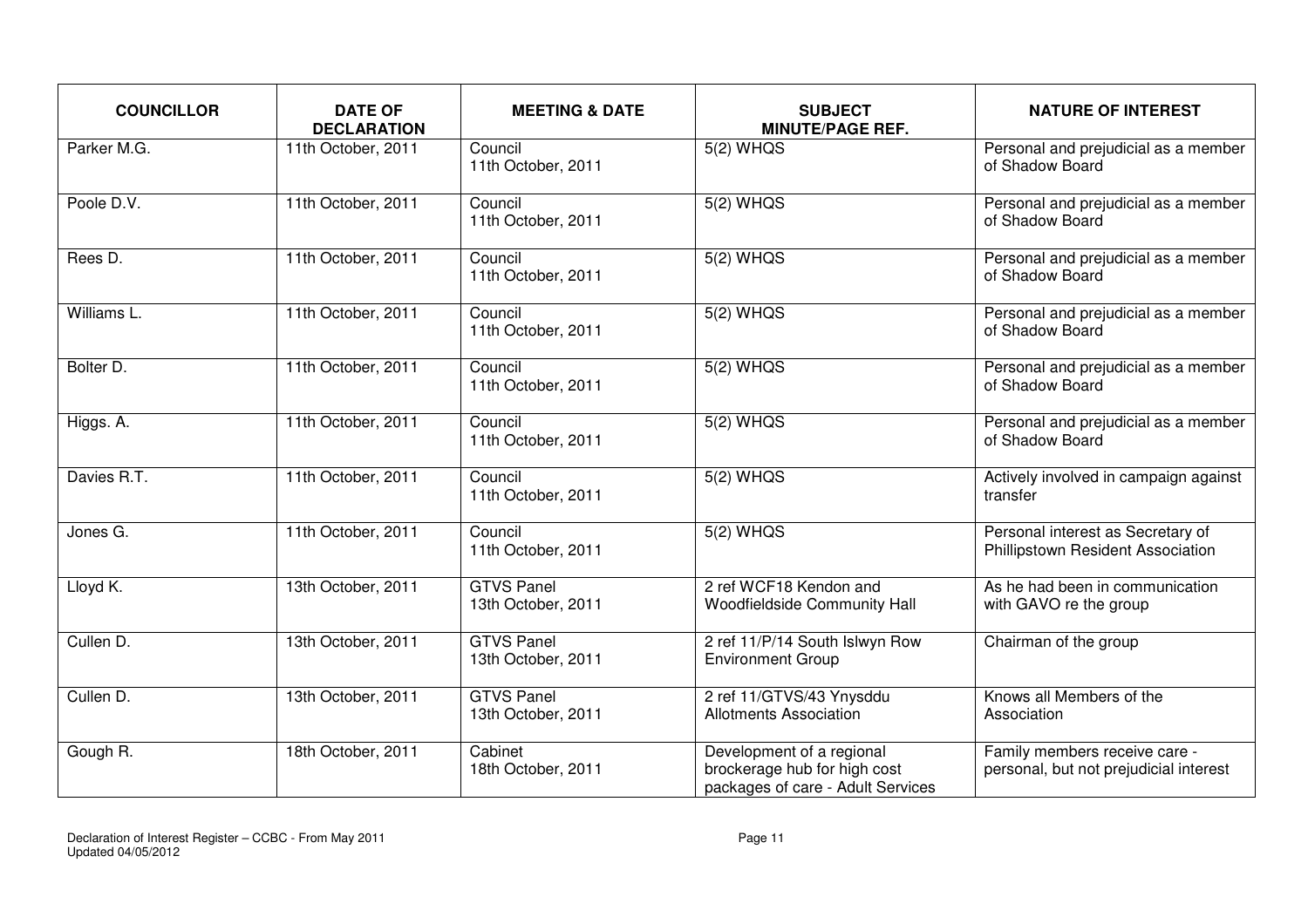| <b>COUNCILLOR</b> | <b>DATE OF</b><br><b>DECLARATION</b> | <b>MEETING &amp; DATE</b>                              | <b>SUBJECT</b><br><b>MINUTE/PAGE REF.</b>                                                      | <b>NATURE OF INTEREST</b>                                                                |
|-------------------|--------------------------------------|--------------------------------------------------------|------------------------------------------------------------------------------------------------|------------------------------------------------------------------------------------------|
| Ackerman L.       | 18th October, 2011                   | Cabinet<br>18th October, 2011                          | Development of a regional<br>brockerage hub for high cost<br>packages of care - Adult Services | Family members receive care -<br>personal, but not prejudicial interest                  |
| Parker M.G.       | 27th October, 2011                   | Reconvened meeting of<br>Council<br>27th October, 2011 | <b>Wales Quality Standard</b>                                                                  | Personal and prejudicial Members of<br>the Castell Mynydd Shadow Board -<br>left Chamber |
| Poole D.V.        | 27th October, 2011                   | Reconvened meeting of<br>Council<br>27th October, 2011 | <b>Wales Quality Standard</b>                                                                  | Personal and prejudicial Members of<br>the Castell Mynydd Shadow Board -<br>left Chamber |
| Williams L.       | 27th October, 2011                   | Reconvened meeting of<br>Council<br>27th October, 2011 | <b>Wales Quality Standard</b>                                                                  | Personal and prejudicial Members of<br>the Castell Mynydd Shadow Board -<br>left Chamber |
| Bolter D.         | 27th October, 2011                   | Reconvened meeting of<br>Council<br>27th October, 2011 | <b>Wales Housing Quality Standard</b>                                                          | Personal interest as council tenant -<br>remained in Chamber                             |
| Higgs A.          | 27th October, 2011                   | Reconvened meeting of<br>Council<br>27th October, 2011 | <b>Wales Housing Quality Standard</b>                                                          | Personal interest as Council tenant -<br>remained                                        |
| Davies R.T.       | 27th October, 2011                   | Reconvened meeting of<br>Council<br>27th October, 2011 | <b>Wales Housing Quality Standard</b>                                                          | Personal interest in actively<br>campaigning against transfer -<br>remained              |
| Jones G.          | 27th October, 2011                   | Reconvened meeting of<br>Council<br>27th October, 2011 | <b>Wales Housing Quality Standard</b>                                                          | Personal interest as president of<br>Phillipstown Residents Association -<br>Remained    |
| Sargent M.E.      | 2nd November, 2011                   | <b>Planning Committee</b><br>2nd November, 2011        | 11/0494/LA - Former Caerphilly<br>Social Services Site, Penyrheol                              | Having previously supported the site,<br>felt closed mind                                |
| Carter D.         | 2nd November, 2011                   | <b>Planning Committee</b><br>2nd November, 2011        | 11/0660/LA - High Street, Bargoed                                                              | Previously supported development,<br>felt closed mind                                    |
| Acerkman L.       | 3rd November, 2011                   | Council<br>3rd November, 2011                          | 21st Century School                                                                            | General dispensation given to all<br>Members to participate                              |
| Adams M.          | 3rd November, 2011                   | Council<br>3rd November, 2011                          | 21st Century School                                                                            | General dispensation given to all<br>Members to participate                              |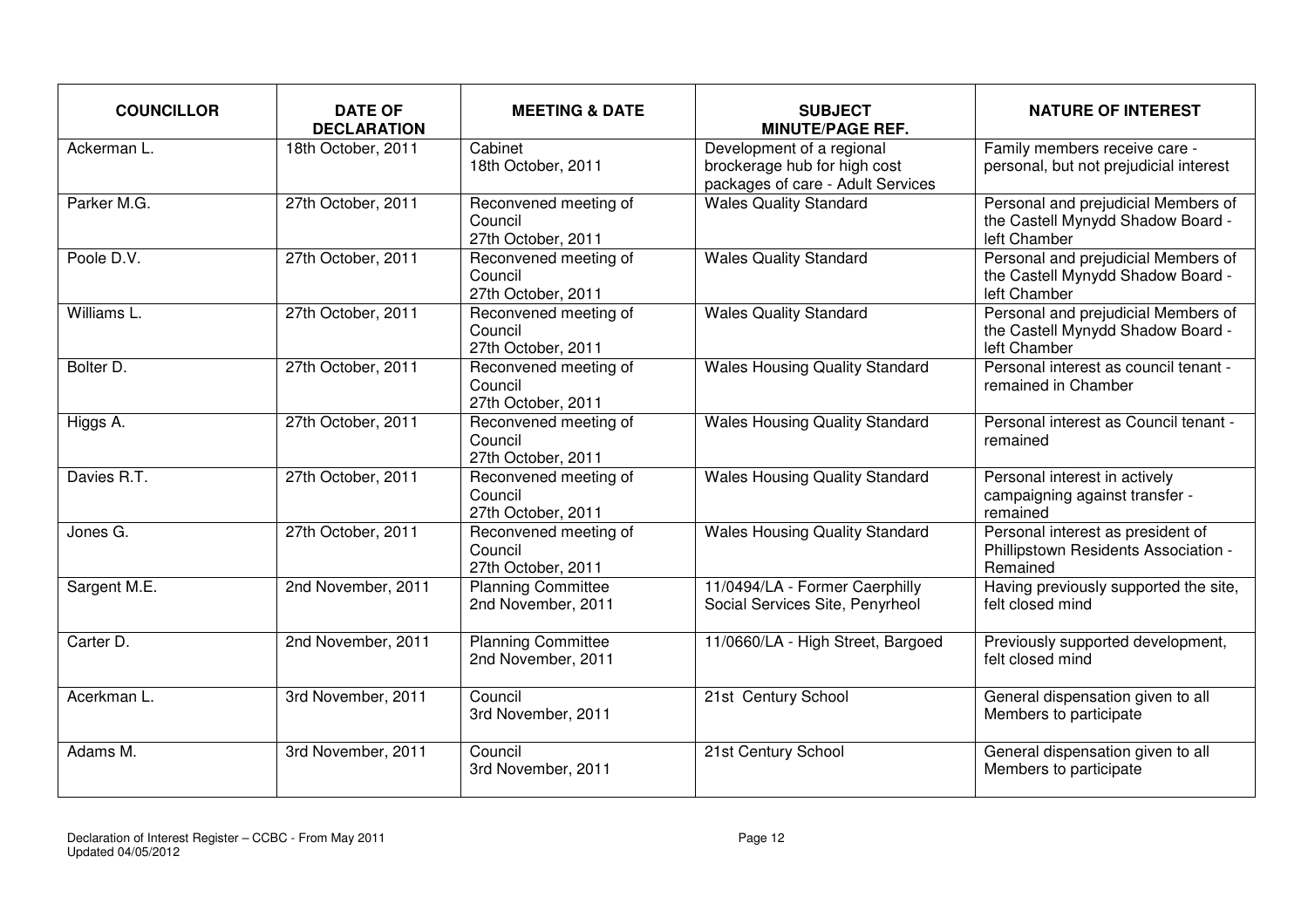| <b>COUNCILLOR</b> | <b>DATE OF</b><br><b>DECLARATION</b> | <b>MEETING &amp; DATE</b>     | <b>SUBJECT</b><br><b>MINUTE/PAGE REF.</b> | <b>NATURE OF INTEREST</b>                                   |
|-------------------|--------------------------------------|-------------------------------|-------------------------------------------|-------------------------------------------------------------|
| Aldworth E.M.     | 3rd November, 2011                   | Council<br>3rd November, 2011 | 21st Century School                       | General dispensation given to all<br>Members to participate |
| Andrews H.A.      | 3rd November, 2011                   | Council<br>3rd November, 2011 | 21st Century School                       | General dispensation given to all<br>Members to participate |
| Baker K.R.        | 3rd November, 2011                   | Council<br>3rd November, 2011 | 21st Century School                       | General dispensation given to all<br>Members to participate |
| Bevan J.          | 3rd November, 2011                   | Council<br>3rd November, 2011 | 21st Century School                       | General dispensation given to all<br>Members to participate |
| Bevan P.J.        | 3rd November, 2011                   | Council<br>3rd November, 2011 | 21st Century School                       | General dispensation given to all<br>Members to participate |
| Bidgood R.        | 3rd November, 2011                   | Council<br>3rd November, 2011 | 21st Century School                       | General dispensation given to all<br>Members to participate |
| Blackman A.       | 3rd November, 2011                   | Council<br>3rd November, 2011 | 21st Century School                       | General dispensation given to all<br>Members to participate |
| Bolter D.         | 3rd November, 2011                   | Council<br>3rd November, 2011 | 21st Century School                       | General dispensation given to all<br>Members to participate |
| Carter D.G.       | 3rd November, 2011                   | Council<br>3rd November, 2011 | 21st Century School                       | General dispensation given to all<br>Members to participate |
| Collins A.        | 3rd November, 2011                   | Council<br>3rd November, 2011 | 21st Century School                       | General dispensation given to all<br>Members to participate |
| Criddle J.B.      | 3rd November, 2011                   | Council<br>3rd November, 2011 | 21st Century School                       | General dispensation given to all<br>Members to participate |
| Cullen D.         | 3rd November, 2011                   | Council<br>3rd November, 2011 | 21st Century School                       | General dispensation given to all<br>Members to participate |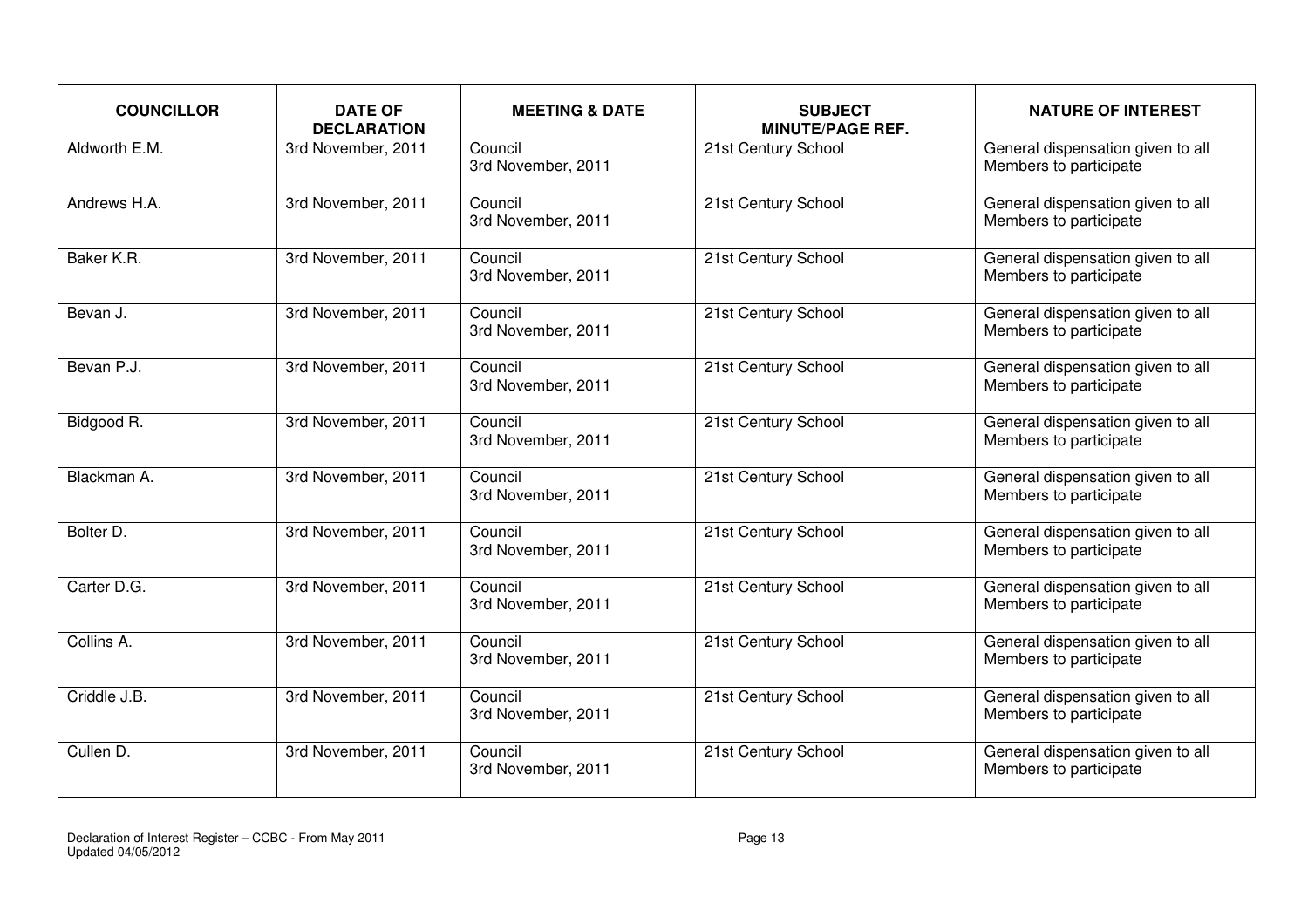| <b>COUNCILLOR</b> | <b>DATE OF</b><br><b>DECLARATION</b> | <b>MEETING &amp; DATE</b>     | <b>SUBJECT</b><br><b>MINUTE/PAGE REF.</b> | <b>NATURE OF INTEREST</b>                                   |
|-------------------|--------------------------------------|-------------------------------|-------------------------------------------|-------------------------------------------------------------|
| David H.W.        | 3rd November, 2011                   | Council<br>3rd November, 2011 | 21st Century School                       | General dispensation given to all<br>Members to participate |
| Davies D.T.       | 3rd November, 2011                   | Council<br>3rd November, 2011 | 21st Century School                       | General dispensation given to all<br>Members to participate |
| Davies R.         | 3rd November, 2011                   | Council<br>3rd November, 2011 | 21st Century School                       | General dispensation given to all<br>Members to participate |
| Davies R.T.       | 3rd November, 2011                   | Council<br>3rd November, 2011 | 21st Century School                       | General dispensation given to all<br>Members to participate |
| Dix N.            | 3rd November, 2011                   | Council<br>3rd November, 2011 | 21st Century School                       | General dispensation given to all<br>Members to participate |
| Evans J.O.        | 3rd November, 2011                   | Council<br>3rd November, 2011 | 21st Century School                       | General dispensation given to all<br>Members to participate |
| Fussell J.E.      | 3rd November, 2011                   | Council<br>3rd November, 2011 | 21st Century School                       | General dispensation given to all<br>Members to participate |
| Gough R.W.        | 3rd November, 2011                   | Council<br>3rd November, 2011 | 21st Century School                       | General dispensation given to all<br>Members to participate |
| Hardacre D.T.     | 3rd November, 2011                   | Council<br>3rd November, 2011 | 21st Century School                       | General dispensation given to all<br>Members to participate |
| Higgs A.G.        | 3rd November, 2011                   | Council<br>3rd November, 2011 | 21st Century School                       | General dispensation given to all<br>Members to participate |
| Hobbs C.          | 3rd November, 2011                   | Council<br>3rd November, 2011 | 21st Century School                       | General dispensation given to all<br>Members to participate |
| Hughes L.         | 3rd November, 2011                   | Council<br>3rd November, 2011 | 21st Century School                       | General dispensation given to all<br>Members to participate |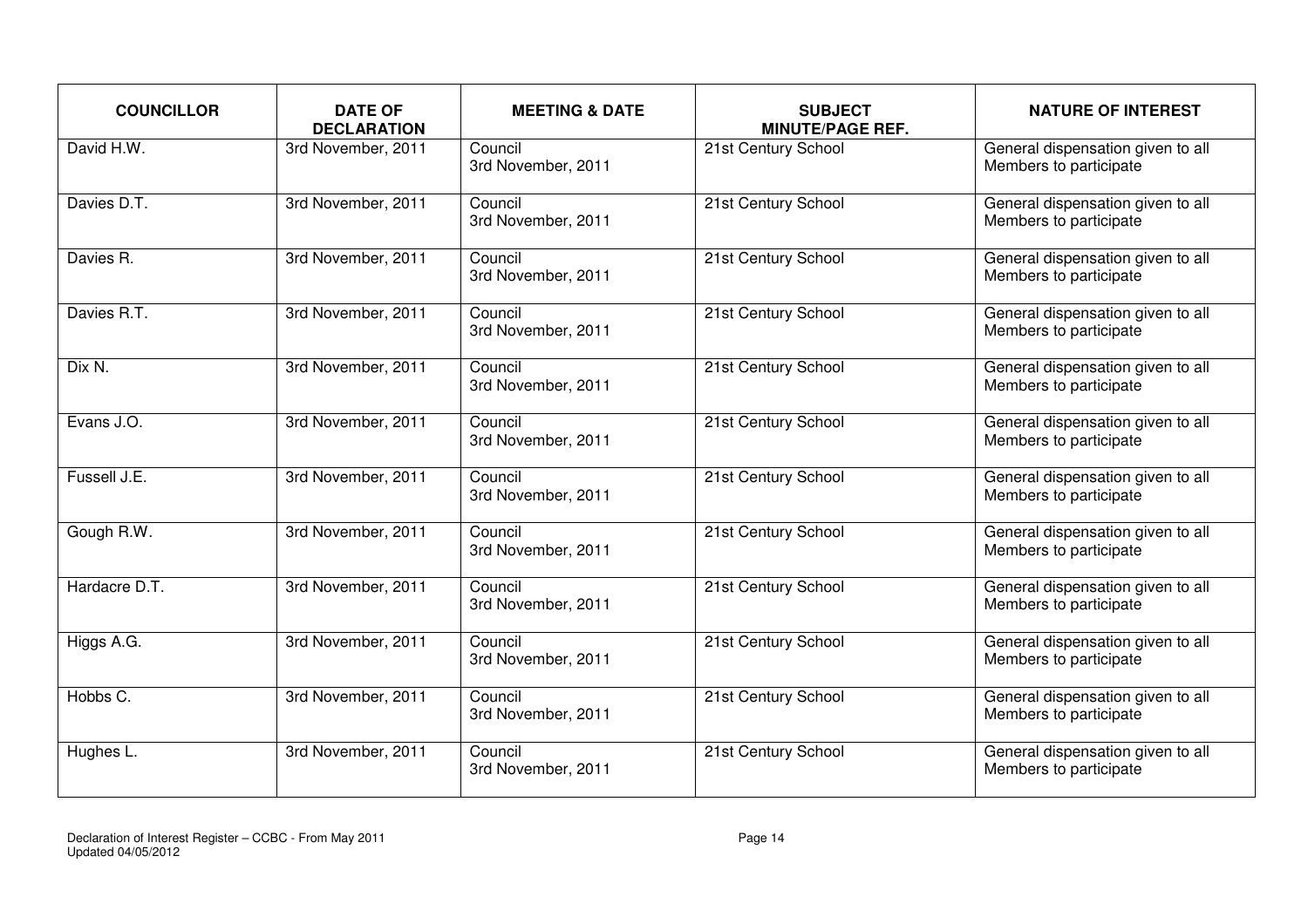| <b>COUNCILLOR</b>    | <b>DATE OF</b><br><b>DECLARATION</b> | <b>MEETING &amp; DATE</b>     | <b>SUBJECT</b><br><b>MINUTE/PAGE REF.</b> | <b>NATURE OF INTEREST</b>                                   |
|----------------------|--------------------------------------|-------------------------------|-------------------------------------------|-------------------------------------------------------------|
| James K.             | 3rd November, 2011                   | Council<br>3rd November, 2011 | 21st Century School                       | General dispensation given to all<br>Members to participate |
| James M.P.           | 3rd November, 2011                   | Council<br>3rd November, 2011 | 21st Century School                       | General dispensation given to all<br>Members to participate |
| Jenkins V.           | 3rd November, 2011                   | Council<br>3rd November, 2011 | 21st Century School                       | General dispensation given to all<br>Members to participate |
| Jones G.             | 3rd November, 2011                   | Council<br>3rd November, 2011 | 21st Century School                       | General dispensation given to all<br>Members to participate |
| Jones J.G.           | 3rd November, 2011                   | Council<br>3rd November, 2011 | 21st Century School                       | General dispensation given to all<br>Members to participate |
| Lloyd K.             | 3rd November, 2011                   | Council<br>3rd November, 2011 | 21st Century School                       | General dispensation given to all<br>Members to participate |
| Mann C.P.            | 3rd November, 2011                   | Council<br>3rd November, 2011 | 21st Century School                       | General dispensation given to all<br>Members to participate |
| Oliver G.            | 3rd November, 2011                   | Council<br>3rd November, 2011 | 21st Century School                       | General dispensation given to all<br>Members to participate |
| Parker M.G.          | 3rd November, 2011                   | Council<br>3rd November, 2011 | 21st Century School                       | General dispensation given to all<br>Members to participate |
| Potter <sub>R.</sub> | 3rd November, 2011                   | Council<br>3rd November, 2011 | 21st Century School                       | General dispensation given to all<br>Members to participate |
| Preece D.W.R.        | 3rd November, 2011                   | Council<br>3rd November, 2011 | 21st Century School                       | General dispensation given to all<br>Members to participate |
| Prew M.J.            | 3rd November, 2011                   | Council<br>3rd November, 2011 | 21st Century School                       | General dispensation given to all<br>Members to participate |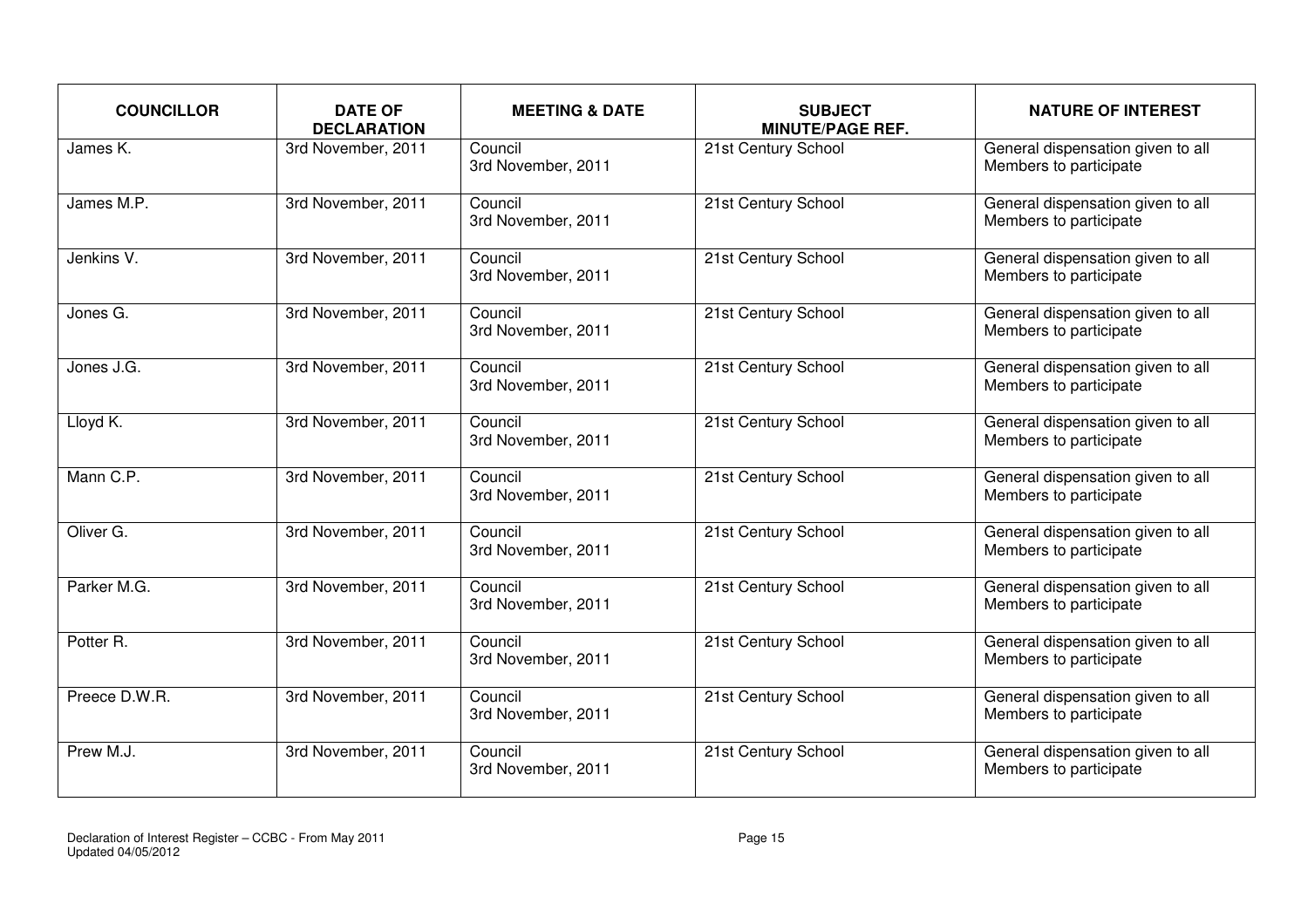| <b>COUNCILLOR</b> | <b>DATE OF</b><br><b>DECLARATION</b> | <b>MEETING &amp; DATE</b>     | <b>SUBJECT</b><br><b>MINUTE/PAGE REF.</b> | <b>NATURE OF INTEREST</b>                                   |
|-------------------|--------------------------------------|-------------------------------|-------------------------------------------|-------------------------------------------------------------|
| Price D.          | 3rd November, 2011                   | Council<br>3rd November, 2011 | 21st Century School                       | General dispensation given to all<br>Members to participate |
| Pritchard A.J.    | 3rd November, 2011                   | Council<br>3rd November, 2011 | 21st Century School                       | General dispensation given to all<br>Members to participate |
| Pritchard J.A.    | 3rd November, 2011                   | Council<br>3rd November, 2011 | 21st Century School                       | General dispensation given to all<br>Members to participate |
| Rees D.           | 3rd November, 2011                   | Council<br>3rd November, 2011 | 21st Century School                       | General dispensation given to all<br>Members to participate |
| Rees L.R.         | 3rd November, 2011                   | Council<br>3rd November, 2011 | 21st Century School                       | General dispensation given to all<br>Members to participate |
| Reynolds K.V.     | 3rd November, 2011                   | Council<br>3rd November, 2011 | 21st Century School                       | General dispensation given to all<br>Members to participate |
| Sargent M.E.      | 3rd November, 2011                   | Council<br>3rd November, 2011 | 21st Century School                       | General dispensation given to all<br>Members to participate |
| Simmonds G.D.     | 3rd November, 2011                   | Council<br>3rd November, 2011 | 21st Century School                       | General dispensation given to all<br>Members to participate |
| Smallman K.       | 3rd November, 2011                   | Council<br>3rd November, 2011 | 21st Century School                       | General dispensation given to all<br>Members to participate |
| Taylor J.         | 3rd November, 2011                   | Council<br>3rd November, 2011 | 21st Century School                       | General dispensation given to all<br>Members to participate |
| Toomber B.M.      | 3rd November, 2011                   | Council<br>3rd November, 2011 | 21st Century School                       | General dispensation given to all<br>Members to participate |
| Tucker M.A.       | 3rd November, 2011                   | Council<br>3rd November, 2011 | 21st Century School                       | General dispensation given to all<br>Members to participate |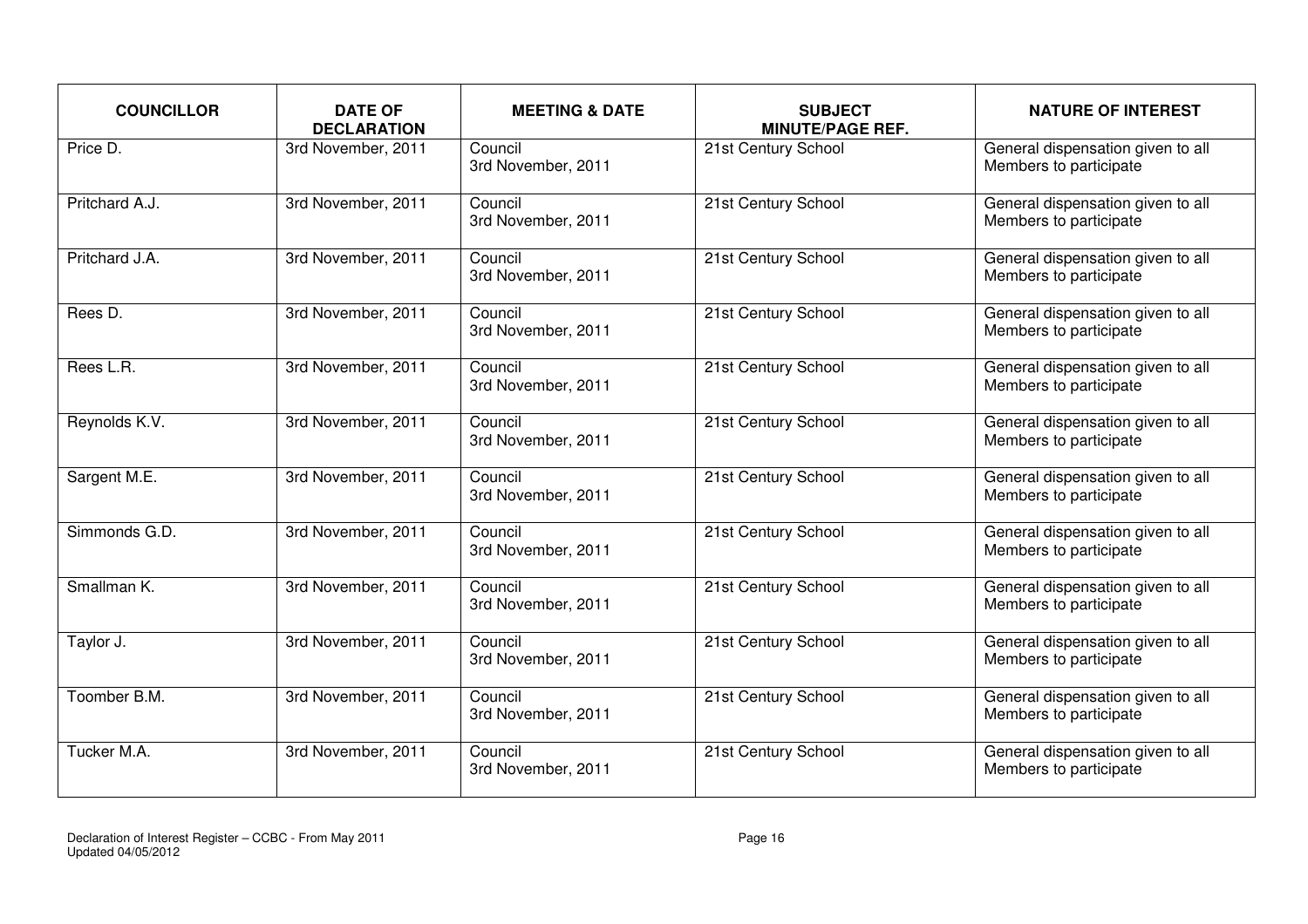| <b>COUNCILLOR</b> | <b>DATE OF</b><br><b>DECLARATION</b> | <b>MEETING &amp; DATE</b>                                                  | <b>SUBJECT</b><br><b>MINUTE/PAGE REF.</b>                                                 | <b>NATURE OF INTEREST</b>                                       |
|-------------------|--------------------------------------|----------------------------------------------------------------------------|-------------------------------------------------------------------------------------------|-----------------------------------------------------------------|
| Whittle L.G.      | 3rd November, 2011                   | Council<br>3rd November, 2011                                              | 21st Century School                                                                       | General dispensation given to all<br>Members to participate     |
| Williams A.S.     | 3rd November, 2011                   | Council<br>3rd November, 2011                                              | 21st Century School                                                                       | General dispensation given to all<br>Members to participate     |
| Williams L.       | 3rd November, 2011                   | Council<br>3rd November, 2011                                              | 21st Century School                                                                       | General dispensation given to all<br>Members to participate     |
| Williams T.J.     | 3rd November, 2011                   | Council<br>3rd November, 2011                                              | 21st Century School                                                                       | General dispensation given to all<br>Members to participate     |
| Wilson J.M.       | 3rd November, 2011                   | Council<br>3rd November, 2011                                              | 21st Century School                                                                       | General dispensation given to all<br>Members to participate     |
| Woodyatt R.       | 3rd November, 2011                   | Council<br>3rd November, 2011                                              | 21st Century School                                                                       | General dispensation given to all<br>Members to participate     |
| Aldworth L.       | 3rd November, 2011                   | <b>Special Council</b><br>3rd November, 2011                               | Exempt, Bedwas Rugby Club                                                                 | Having a member of the family who<br>plays for the Seconds Team |
| Bidgood R.        | 3rd November, 2011                   | <b>Special Council</b><br>3rd November, 2011                               | Exempt, Bedwas Rugby Club                                                                 | Coach is known to him                                           |
| Davies R.T.       | 3rd November, 2011                   | <b>Special Council</b><br>3rd November, 2011                               | Exempt, Bedwas Rugby Club                                                                 | Having a son who plays for the youth<br>team                    |
| Prew M.J.         | 3rd November, 2011                   | <b>Special Council</b><br>3rd November, 2011                               | Exempt, Bedwas Rugby Club                                                                 | The Director of rugby is known to him                           |
| Jones G.          | 15th November, 2011                  | Policy & Resources Scrutiny<br>Committee<br>15th November, 2011            | 6(3) Update on progress of SLA's<br>held with policy unit with voluntary<br>organisations | As employee of GAVO                                             |
| Reynolds K.V.     | 15th November, 2011                  | <b>Policy &amp; Resources Scrutiny</b><br>Committee<br>15th November, 2011 | 6(3) Update on progress of SLA's<br>held with policy unit with voluntary<br>organisations | As nominated trustee of CAB                                     |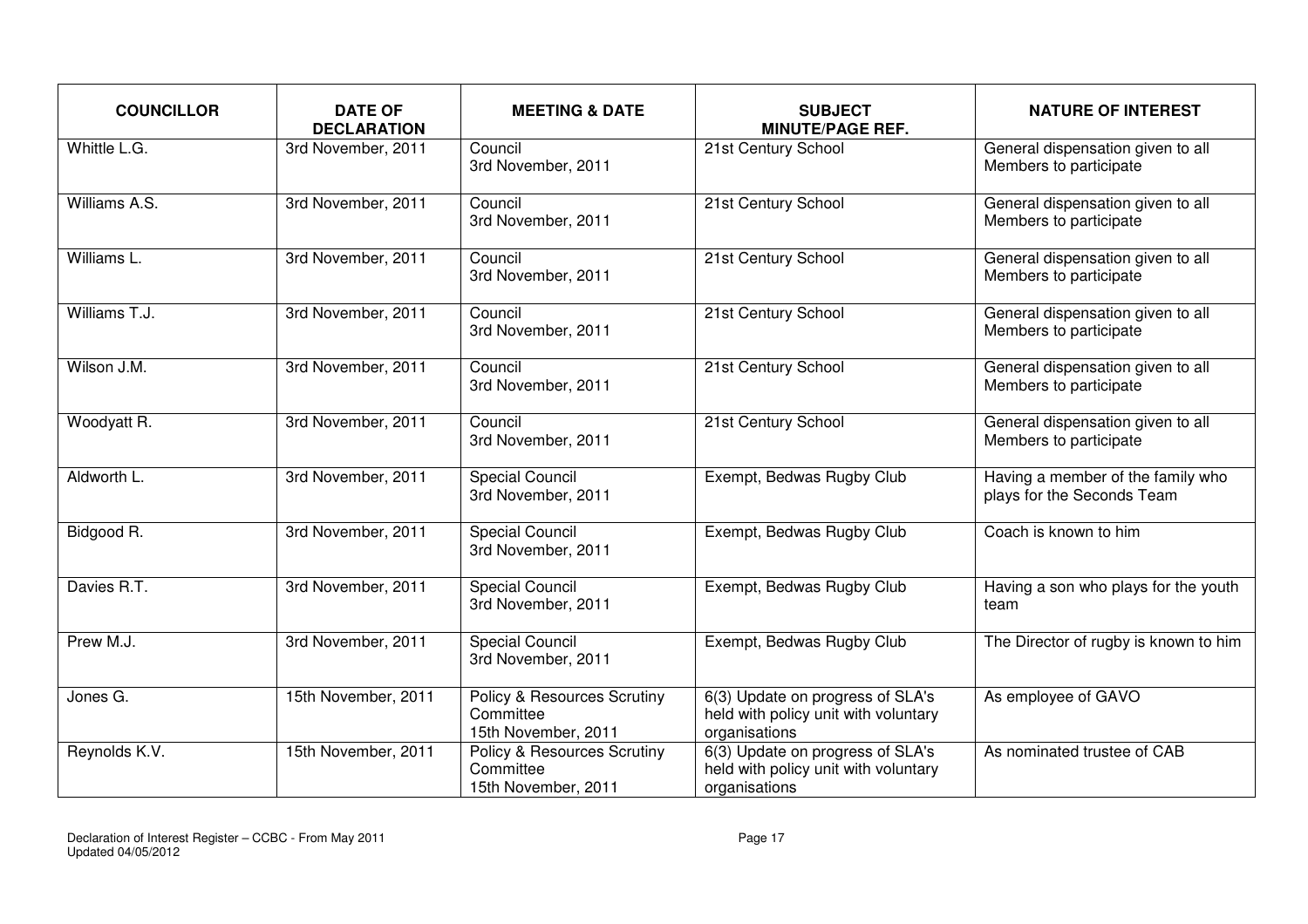| <b>COUNCILLOR</b>      | <b>DATE OF</b><br><b>DECLARATION</b> | <b>MEETING &amp; DATE</b>                                       | <b>SUBJECT</b><br><b>MINUTE/PAGE REF.</b>                                                   | <b>NATURE OF INTEREST</b>                                                             |
|------------------------|--------------------------------------|-----------------------------------------------------------------|---------------------------------------------------------------------------------------------|---------------------------------------------------------------------------------------|
| Davies D.T.            | 15th November, 2011                  | Policy & Resources Scrutiny<br>Committee<br>15th November, 2011 | 6(3) Update on progress of SLA's<br>held within Policy Unit with voluntary<br>organisations | As trustee of CAB                                                                     |
| Parker M.G.            | 17th November, 2011                  | <b>Special Council</b><br>17th November, 2011                   | <b>Wales Housing Quality Standards</b>                                                      | Personal and prejudicial as Member<br>of the Shadow Board                             |
| Poole D.V.             | 17th November, 2011                  | Special Council<br>17th November, 2011                          | <b>Wales Housing Quality Standards</b>                                                      | Personal and prejudicial as Member<br>of the Shadow Board                             |
| Bolter D.              | 17th November, 2011                  | <b>Special Council</b><br>17th November, 2011                   | <b>Wales Housing Quality Standards</b>                                                      | Personal interest as Council tenant -<br>remained in Chamber                          |
| Higgs A.               | 17th November, 2011                  | <b>Special Council</b><br>17th November, 2011                   | <b>Wales Housing Quality Standards</b>                                                      | Personal interest as Council tenant -<br>remained in Chamber                          |
| Davies R.T.            | 17th November, 2011                  | <b>Special Council</b><br>17th November, 2011                   | <b>Wales Housing Quality Standards</b>                                                      | Personal interest in actively<br>campaigning against transfer -<br>remained           |
| Jones $\overline{G}$ . | 17th November, 2011                  | Special Council 2011<br>17th November, 2011                     | <b>Wales Housing Quality Standards</b>                                                      | Personal interest as secretary of<br>Phillipstown Residents Association -<br>remained |
| Gough R.W.             | 13th December, 2011                  | Cabinet<br>13th December, 2011                                  | 3(3) Communities First Consultation                                                         | Employed by GAVO                                                                      |
| Ackerman L.            | 13th December, 2011                  | Cabinet<br>13th December, 2011                                  | 3(3) Communities First Consultation                                                         | Treasurer of Newbridge Partnership<br>and sits on GAVO Board                          |
| Pritchard J.           | 13th December, 2011                  | Cabinet<br>13th December, 2011                                  | 3(3) Communities First Consultation                                                         | Treasurer of Cefn Hengoed<br>Partnership and Council<br>representative on GAVO Board  |
| Pritchard A.           | 10th January, 2012                   | Cabinet<br>10th January, 2012                                   | 5(1) Write Off of Debts                                                                     | Family friends                                                                        |
| Aldworth E.            | 17th January, 2012                   | Council<br>17th January, 2012                                   | 3(1) Housing Stock Transfer                                                                 | As Member of Shadow Board                                                             |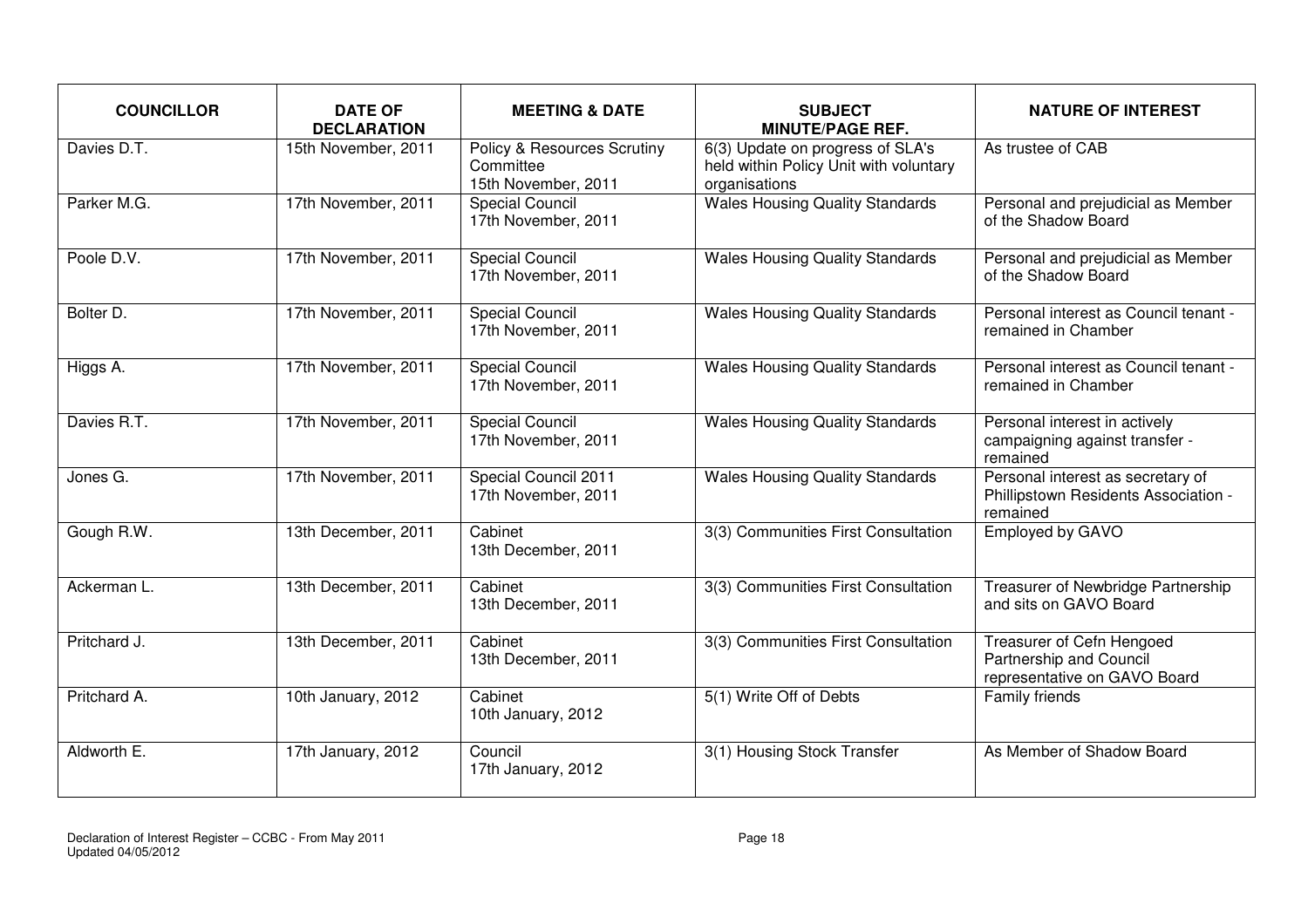| <b>COUNCILLOR</b> | <b>DATE OF</b><br><b>DECLARATION</b> | <b>MEETING &amp; DATE</b>                                             | <b>SUBJECT</b><br><b>MINUTE/PAGE REF.</b>             | <b>NATURE OF INTEREST</b>                                                           |
|-------------------|--------------------------------------|-----------------------------------------------------------------------|-------------------------------------------------------|-------------------------------------------------------------------------------------|
| Parker M.         | 17th January, 2012                   | Council<br>17th January, 2012                                         | 3(1) Housing Stock Transfer                           | As Member of Shadow Board                                                           |
| Poole D.          | 17th January, 2012                   | Council<br>17th January, 2012                                         | 3(1) Housing Stock Transfer                           | As Member of Shadow Board                                                           |
| Rees D.           | 17th January, 2012                   | Council<br>17th January, 2012                                         | 3(1) Housing Stock Transfer                           | As Member of Shadow Board                                                           |
| Williams L.       | 17th January, 2012                   | Council<br>17th January, 2012                                         | 3(1) Housing Stock Transfer                           | As Member of Shadow Board                                                           |
| Bolter D.         | 17th January, 2012                   | Council<br>17th January, 2012                                         | 3(1) Housing Stock Transfer                           | As a Council tenant                                                                 |
| Jones G.          | 17th January, 2012                   | Council<br>17th January, 2012                                         | 3(1) Housing Stock Transfer                           | As secretary of Phillipstown Resident<br>Association                                |
| Hardacre D.       | 17th January, 2012                   | Council<br>17th January, 2012                                         | 3(1) Housing Stock Transfer                           | As he attends the Fochriw and<br>Pentwyn Residents Group in an<br>advisory capacity |
| Passmore R.       | 17th January, 2012                   | Council<br>17th January, 2012                                         | 3(1) Housing Stock Transfer                           | As a Member of Ty-Sign Resident<br>Association                                      |
| Bevan P.          | 24th January, 2012                   | Cabinet<br>24th January, 2012                                         | 4(4) Centre For Sporting Excellence                   | Personal family members are keen<br>swimmers                                        |
| Higgs A.G.        | 7th February, 2012                   | <b>Living Environment Scrutiny</b><br>Committee<br>7th February, 2012 | 6(3) HRA Charges 2012/13                              | As a Council tenant                                                                 |
| Woodyatt R.       | 15th February, 2012                  | <b>Planning Committee</b><br>15th February, 2012                      | 11/0856/Full Fochriw Feeder Pond                      | Applicant is part of the Federation of<br>Angling Clubs - he is secretary           |
| Bolter D.         | 29th February, 2012                  | <b>Special Council</b><br>29th February, 2012                         | Housing Stock Transfer Ballot,<br>Results, Next Steps | Personal interest as Council tenants -<br>remained and voted                        |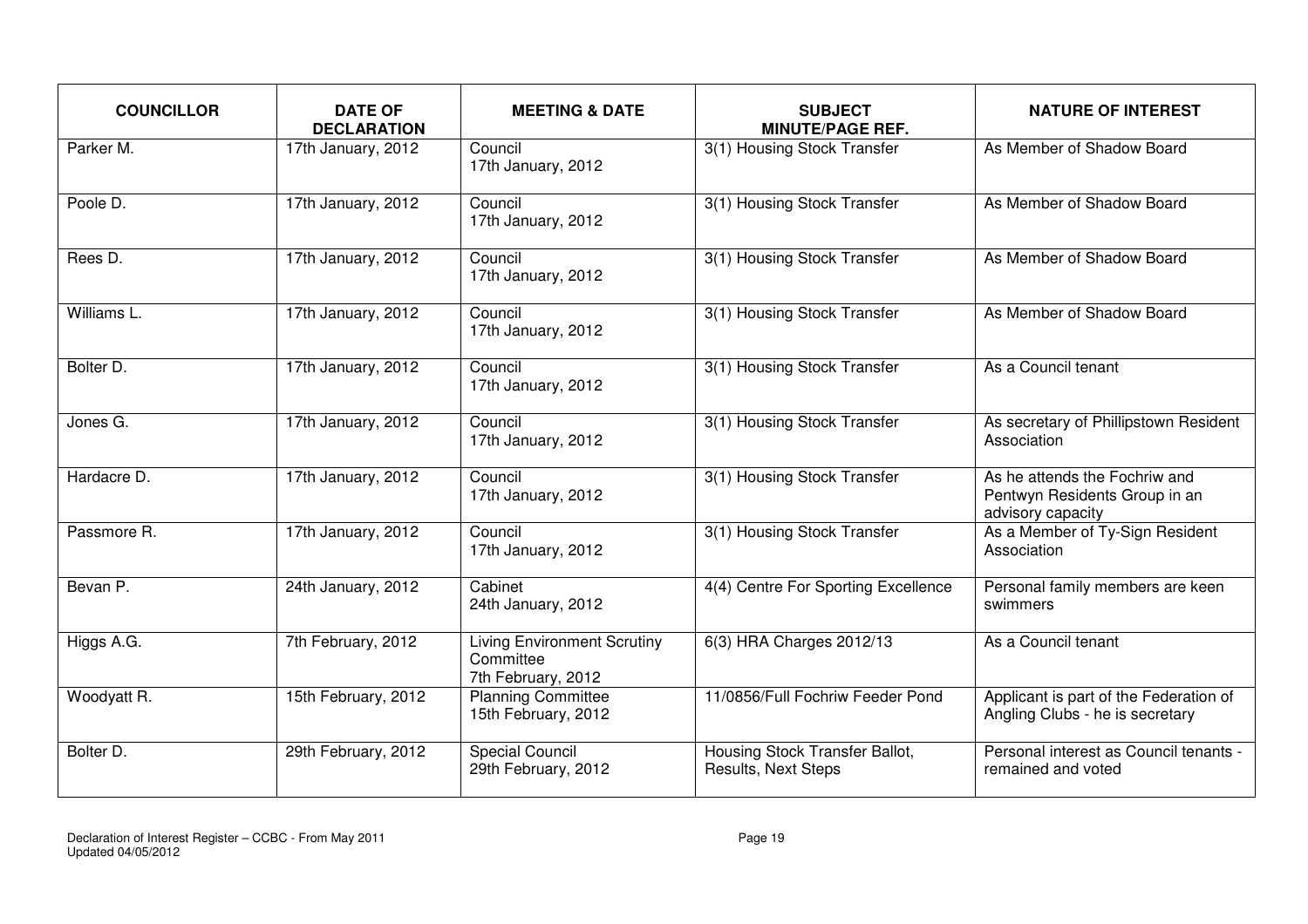| <b>COUNCILLOR</b>     | <b>DATE OF</b><br><b>DECLARATION</b> | <b>MEETING &amp; DATE</b>                                              | <b>SUBJECT</b><br><b>MINUTE/PAGE REF.</b>                                                                                           | <b>NATURE OF INTEREST</b>                                    |
|-----------------------|--------------------------------------|------------------------------------------------------------------------|-------------------------------------------------------------------------------------------------------------------------------------|--------------------------------------------------------------|
| Higgs A.G.            | 29th February, 2012                  | <b>Special Council</b><br>29th February, 2012                          | Housing Stock Transfer - Ballot,<br>Results, Next Steps                                                                             | Personal interest as Council tenants -<br>remained and voted |
| Jones G.              | 29th February, 2012                  | <b>Special Council</b><br>29th February, 2012                          | Housing Stock Transfer - Ballot,<br><b>Results, Next Steps</b>                                                                      | Secretary of Phillipstown Residents.<br>Remained and voted   |
| Aldworth E.           | 29th February 2012                   | <b>Special Council</b><br>29th February, 2012                          | Exempt item - Bedwas Rugby Club                                                                                                     | Members of family who played for<br>Club left - left         |
| Bidgood <sub>R.</sub> | 29th February, 2012                  | <b>Special Council</b><br>29th February, 2012                          | Exempt item - Bedwas Rugby Club                                                                                                     | Director of Rugby known to him - left                        |
| Prew M.J.             | 29th February, 2012                  | <b>Special Council</b><br>29th February, 2012                          | Exempt item - Bedwas Rugby Club                                                                                                     | Director of Rugby known to him - left                        |
| Davies R.T.           | 29th February, 2012                  | <b>Special Council</b><br>29th February, 2012                          | Exempt item - Bedwas Rugby Club                                                                                                     | Having a son who plays for the youth<br>team - left.         |
| Reynolds K.V.         | 6th March, 2012                      | <b>Policy &amp; Resources Scrutiny</b><br>6th March, 2012              | 6(2) Update on SLA's held within the<br>Policy Unit with Voluntary<br>Organisations in the borough,<br>October 2011 to January 2012 | As nominated Trustee of Caerphilly<br>Citizens Advice Bureau |
| Jones G.              | 6th March, 2012                      | <b>Policy &amp; Resources Scrutiny</b><br>Committee<br>6th March, 2012 | 6(2) Update on SLA's held within the<br>Policy Unit with voluntary<br>organisations in the Borough, October<br>2011 to January 2012 | As GAVO employee                                             |
| Cullen D.             | 8th March, 2012                      | <b>Grants to Voluntary Sector</b><br>Panel<br>8th March, 2012          | P11/042 Agenda 3(1) Sardis<br><b>Community Association</b>                                                                          | Member of Church                                             |
| Higgs A.G.            | 8th March, 2012                      | <b>Grants to Voluntary Sector</b><br>Panel<br>8th March, 2012          | Agenda 3(1) P11/02 New CLURV                                                                                                        | He is Chairman of the Charity                                |
| James K.              | 8th March, 2012                      | <b>Grants to Voluntary Sector</b><br>Panel<br>8th March, 2012          | Agenda 3(1) GC009, Cwmcarn OAP                                                                                                      | Trustee of the Association                                   |